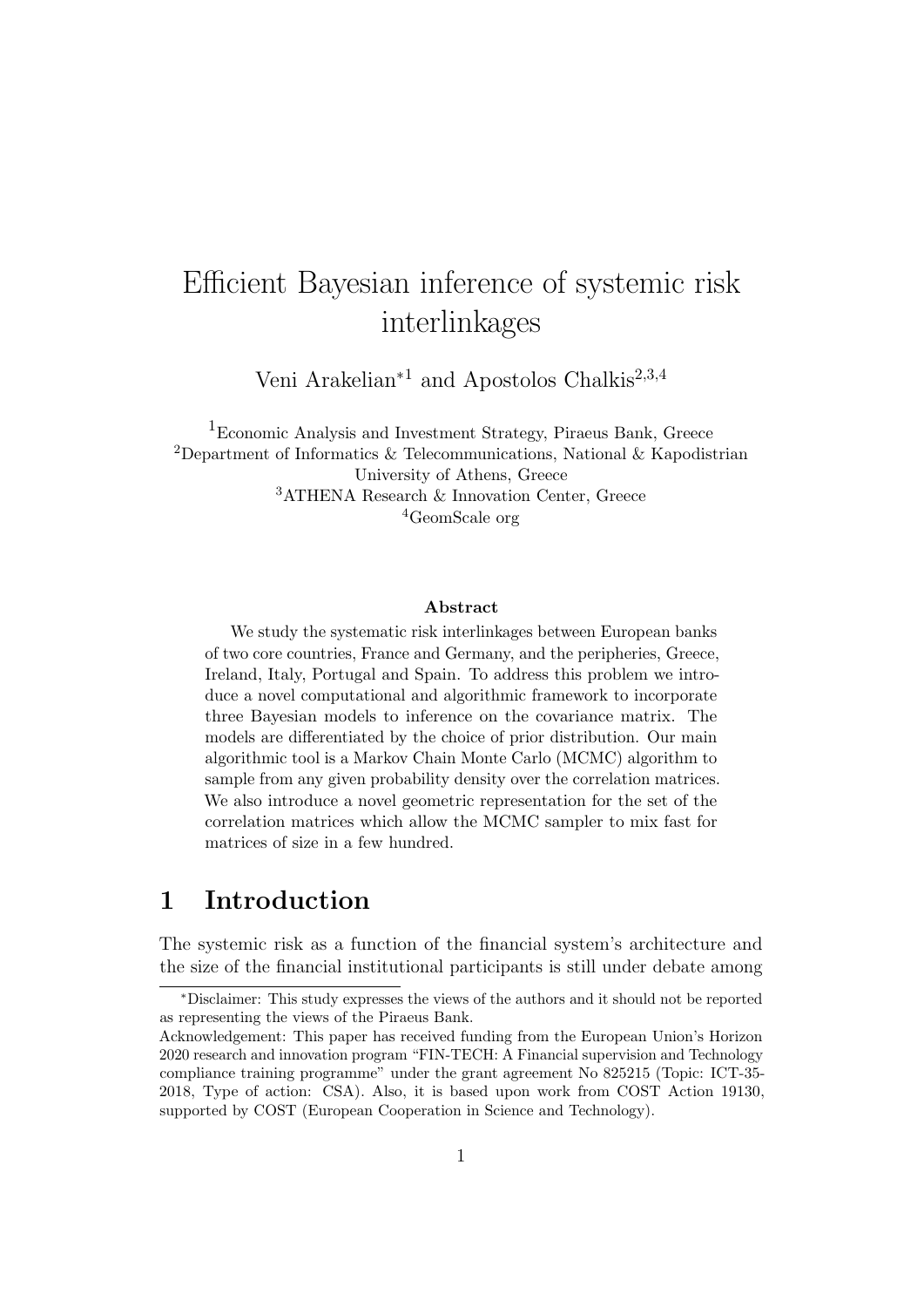regulators and researchers, especially that large banks are found to have an integral role at the center of the recent financial crisis, see [Laeven et](#page-25-0) [al.](#page-25-0) [\(2016\)](#page-25-0). The authors study the significant variation in the cross-section of systemic risk measures of large banks during the recent financial crisis in a broad sample of countries, intending to identify bank-specific factors, like banks size, capital, funding, and activities, that determine systemic risk and shed light on the ongoing debate on the merits of restricting bank size, imposing capital surcharges on large banks, and/or restricting their unstable funding and risky activities. Several theories are supporting the view that large and complex banks contribute to systemic risk. According to one view, which the authors name it "the unstable banking hypothesis", large banks tend to engage more in risky activities (e.g., trading) and be financed more with short-term debt, which makes them more vulnerable to generalized liquidity shocks and market failures such as liquidity shortages and fire sales [\(Kashyap et al.](#page-24-0) [\(2002\)](#page-24-0); [Shleifer and Vishny](#page-25-1) [\(2010\)](#page-25-1); [Gennaioli et al.](#page-24-1) [\(2013\)](#page-24-1). In our view, the importance and the implications of this "hypothesis" is not much addressed by the literature in particular the cross border bank lending. The cross border bank lending rose rapidly until the financial crisis in 2008. Increased lending is often seen as an unambiguously good thing, as it evens out rates of return on investment between countries,and hence raises aggregate output. However,this will depend on reasonable evaluations of the risks involved in cross border lending, and if these are inaccurate the outcome may not be so beneficial. Cross border lending is a source of capital in good times but can propagate risks from home to host and the reverse in bad times. Cross border lending is seen as a service trade activity, rather than as a portfolio decision, and stress the primacy of lender characteristics over those of borrowers, suggesting supply factors are important in the market for cross border lending. After the financial crisis in 2008 bank lending became more constrained by regulators in many countries, and after the Euro Area sovereign debt crisis starting in 2011 cross border lending within Europe fell more noticeably than elsewhere. Therefore the determination of the correlation structure among the group of countries is of main importance to identify systemic risk linkages.

The literature discussing measures of banks' systemic risk is vast and [Benoit et al.](#page-23-0) [\(2017\)](#page-23-0) provide an excellent survey of systemic risk measures. The literature either uses only market data, i.e, financial returns or credit default swaps (CDS) (e.g., [Billio et al.](#page-23-1) [\(2012\)](#page-23-1), [Acharya et al.](#page-22-0) [\(2012\)](#page-22-0), [Allen et](#page-22-1) [al.](#page-22-1) [\(2012\)](#page-22-1), [Adrian and Brunnermeier](#page-22-2) [\(2016\)](#page-22-2)), or enriches the dataset with balance sheet data (among the others, [Brownlees and Engle](#page-23-2) [\(2017\)](#page-23-2)) to measure systemic risk. A combination of both microeconomic and macroeconomic data is used by [Calabrese and Giudici](#page-23-3) [\(2015\)](#page-23-3), who build a statistical model of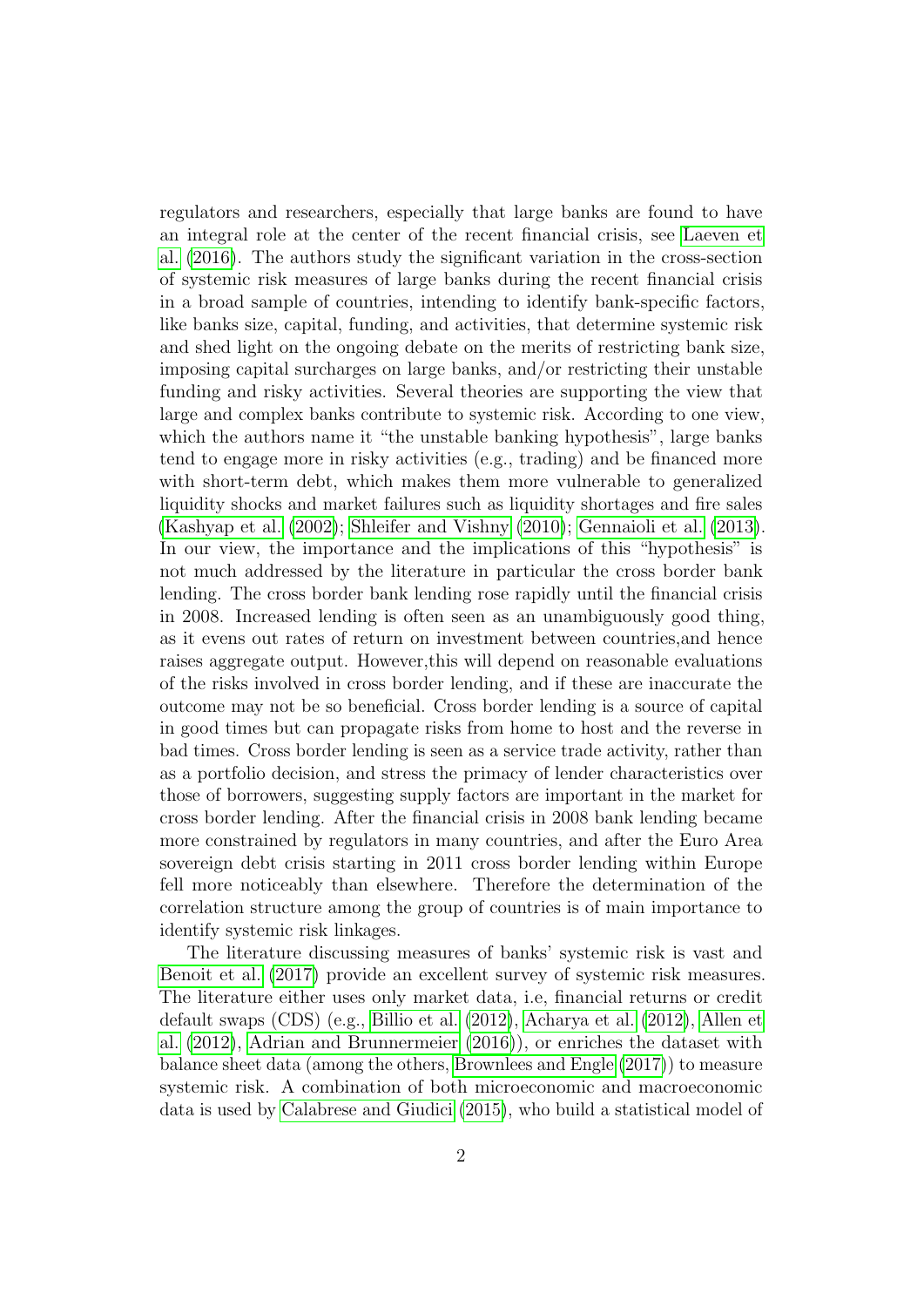bank distress, based on the balance sheet of a bank, and on macroeconomic information on the country where the bank operates. Several authors discuss the systemic risk vulnerability in the context of financial networks facing the challenge to provide not only a good fit but also a good interpretation. This may result in choosing a model that has little support from the data, leading to predictions worse than could be obtained with other models. Additionally, the graphical models are essentially static, photographing a situation in a given period. This assumption seems to be restrictive in economics, in the case of variables that change over time, for example, during periods of financial stress. [Giudici and Green](#page-24-2) [\(1999\)](#page-24-2) and recently [Ahelegbey et al.](#page-22-3) [\(2016\)](#page-22-3) proposed more advanced, Bayesian, graphical models to overcome this limitation. [Battiston](#page-22-4) [et al.](#page-22-4) [\(2012\)](#page-22-4) contribute to the debate on the resilience of financial networks by introducing a dynamic model for the evolution of financial robustness, showing that, in the presence of financial acceleration and persistence, the probability of default does not decrease monotonically with diversification. As a result, the financial network is most resilient for an intermediate level of connectivity. [Diebold and Yilmaz](#page-23-4) [\(2014\)](#page-23-4) propose several connectedness measures built from pieces of variance decompositions, and they argue that they provide natural and insightful measures of connectedness. They also show that variance decompositions define weighted, directed networks, so that our connectedness measures are intimately related to key measures of connectedness used in the network literature. Building on these insights, they track daily time-varying connectedness of major US financial institutions' stock return volatilities in recent years, with emphasis on the financial crisis of 2007–2008. [Abedifar et](#page-22-5) [al.](#page-22-5) [\(2017\)](#page-22-5) compared the results of three different measures to gauge systemic risk, employing an application of the graphical network model described by [Giudici and Spelta](#page-24-3) [\(2016\)](#page-24-3) to identify the most interconnected banking sector. [Avdjiev et al.](#page-22-6) [\(2019\)](#page-22-6) based on a tensor decomposition method that extracts an adjacency matrix from a multi-layer network, propose a distress measure for national banking systems that incorporates not only banks' CDS spreads, but also how they interact with the rest of the global financial system via multiple linkage types, using banks' foreign exposures.

Our approach is to estimate the correlation matrix between the random variables under study. To achieve this we provide a novel computational and algorithmic framework to incorporate three Bayesian models which inference on the covariance matrix of Gaussian data. The models are differentiated from the choice of the prior distribution. Our framework provides a Markov Chain Monte Carlo (MCMC) algorithm which could be used to sample from the corresponding joint posterior distributions without requiring any modifications when we change the model we use. In particular, the MCMC algorithm can sample from any given probability density function supported on the same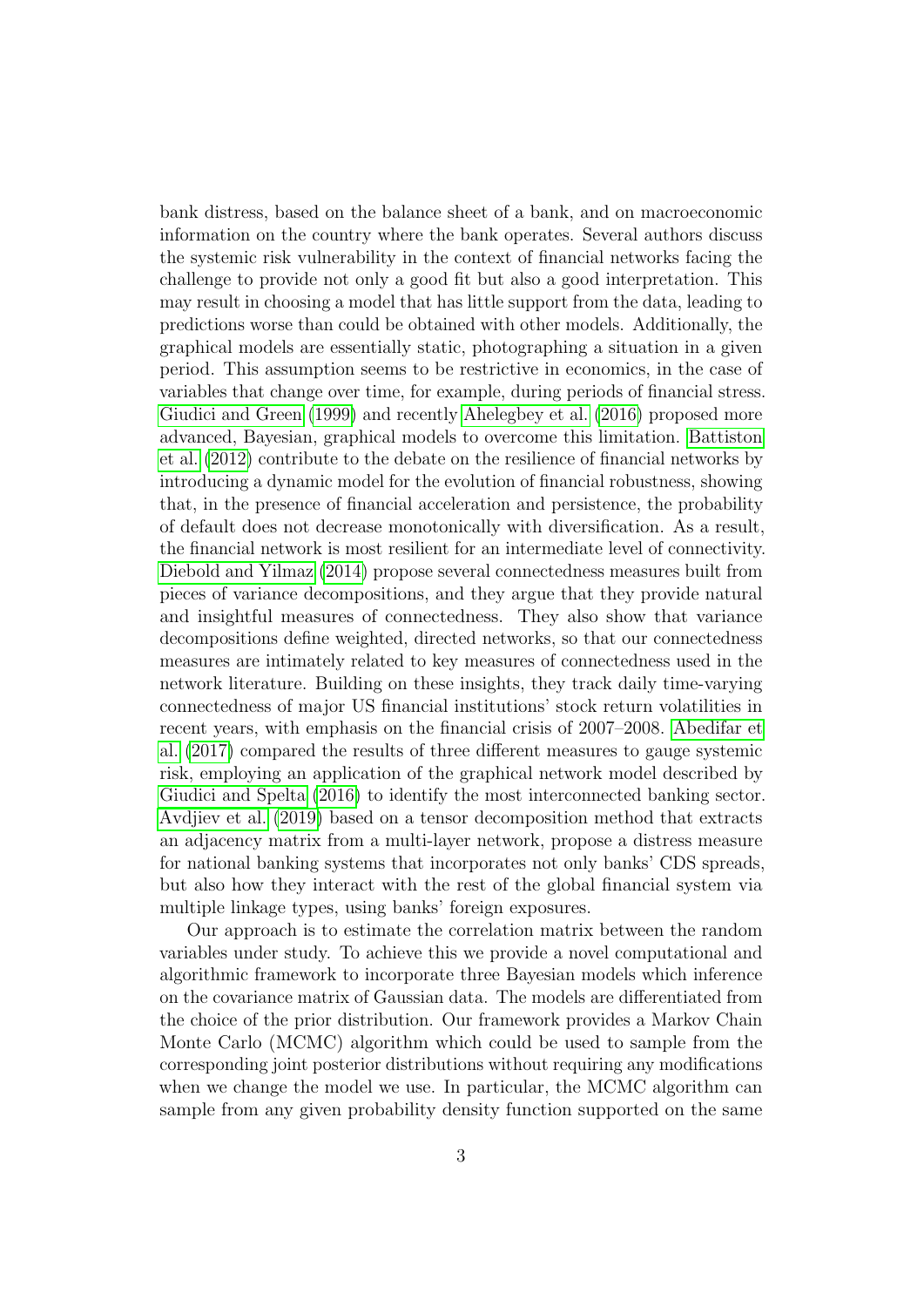set that supports the aforementioned posterior distributions.

The posterior distributions for Gaussian data involves computations with the inverse covariance  $\Omega = \Sigma^{-1}$ . Our approach is the same with that in [Barnard et al.](#page-22-7) [\(2000\)](#page-22-7); [Wong et al.](#page-25-2) [\(2003\)](#page-25-2); that is considering the decomposition  $\Omega = T \times C \times T$ , where C is a correlation matrix and T a diagonal matrix with entries  $T_i = \Omega_{ii}^{1/2}$ . Thus, each  $T_i^2$  is the inverse of the corresponding partial variance. Clearly, in our model, sampling from the posterior distribution is reduced to sample from the joint distribution between C and T. Since  $T<sub>i</sub> > 0$  the latter means that the support of the posterior distribution is the Cartesian product between the set of correlation matrices and the set  $[0, +\infty]$ .

Undoubtedly, the sampling of correlation matrices is crucial mainly when the correlation matrix becomes large. We specialize two MCMC algorithms to sample from that set. The first –which is used by the three Bayesian models– samples according to any probability density function and the second generates uniformly distributed correlation matrices. We experimentally show that our samplers achieves superior mixing than the previous MCMC samplers, i.e. To estimate a  $100 \times 100$  concentration matrix it takes  $\sim$  1hour.

We develop open source MATLAB software to implement the two MCMC algorithms as well as the three Bayesian models. Our implementation scales up to size of matrix equal to a few hundreds. Considering sampling uniformly distributed correlation matrices, BILLIARD WALK achieves a  $PSRF < 1.1$  in  $\sim$  30min when generating uniformly distributed  $100 \times 100$  correlation matrices. Generating uniformly correlation matrices is crucial in several applications in biology [\(Numpacharoen, 2012\)](#page-25-3) and in simulation studies [\(Barnard et al.,](#page-22-7) [2000\)](#page-22-7).

The structure of the paper is the following: Section [2](#page-4-0) explains the Bayesian estimation and reviews some prior formulations and presents the prior used. Section [3](#page-6-0) reviews the existing methods to generate correlation matrices. Section [4](#page-7-0) develops the geometric framework we use to represent correlation matrices. Section [5](#page-9-0) presents the MCMC algorithms to sample from the set of correlation matrices according to any given probability density function. Section [6](#page-12-0) evaluates the performance of the model. Section [7](#page-13-0) applies the models to analysts' recommendations and takes up the question of the existence of abnormal returns with the question of analysts' herding behavior. Section [8](#page-14-0) concludes and presents the main direction of our future work. In Appendix we develop algorithms that perform efficient geometric operations on the set of correlation matrices and are needed for the implementation of the MCMC samplers.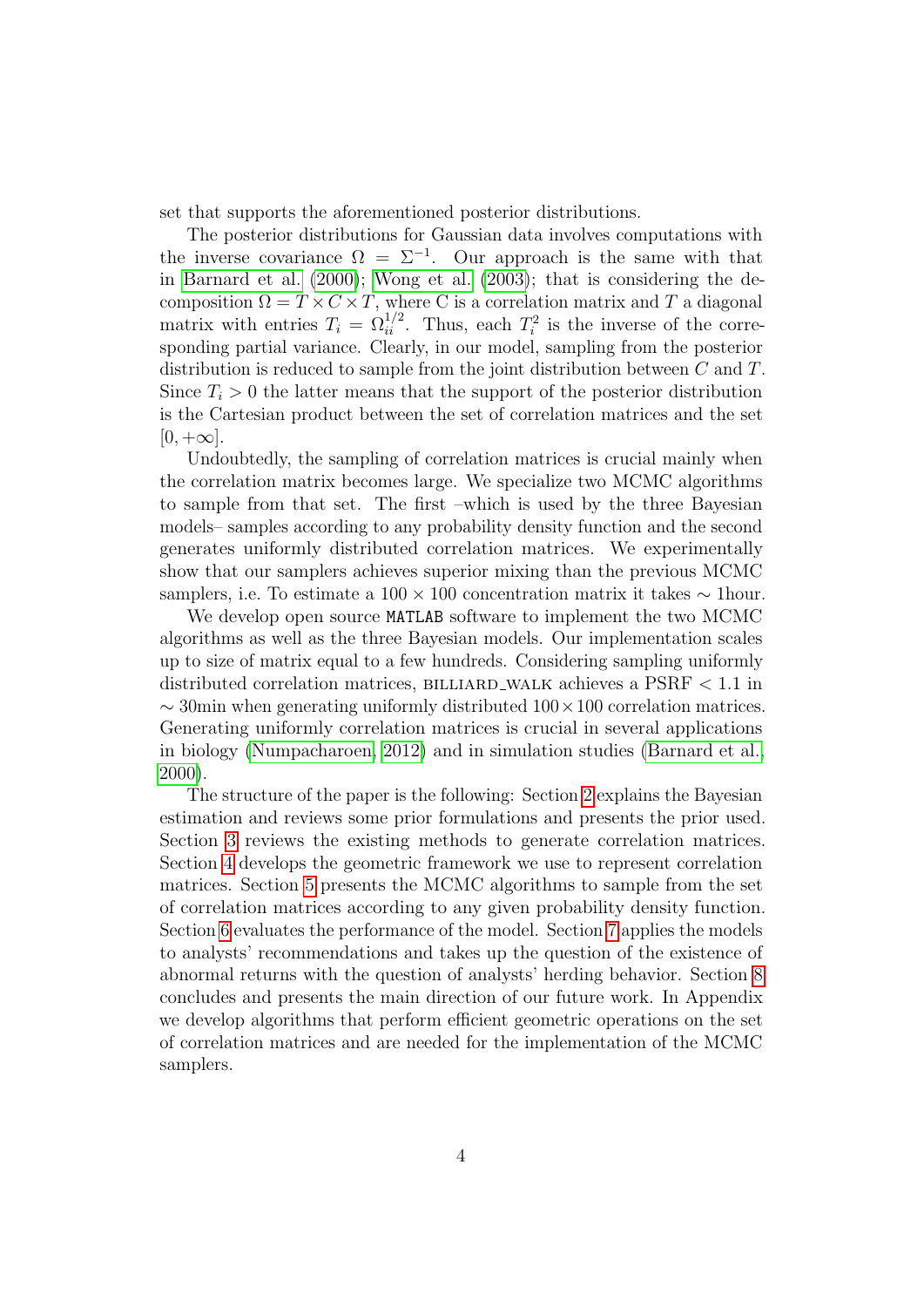## <span id="page-4-0"></span>2 Bayesian inference for the covariance matrix

We discuss Bayesian models to estimate the inverse covariance matrix –also known as the concentration matrix or precision matrix– from Gaussian data. More formally, the problem is to estimate the concentration matrix when  $k$ observations  $y_1, \ldots, y_k$  are given such that,

<span id="page-4-1"></span>
$$
y_t \sim \mathcal{N}(0, \Sigma), \ y_t \in \mathbb{R}^n, \ t = 1, \dots, k. \tag{1}
$$

Let the concentration matrix  $\Omega = \Sigma^{-1}$ . Then, From Equation [\(1\)](#page-4-1) the likelihood of  $\Omega$  is,

$$
p(Y|\Omega) = {\det(2\pi\Omega^{-1})}^{-k/2} exp\left(-\frac{1}{2}\sum_{t=1}^{k} y_t^T \Omega y_t\right)
$$
  
 
$$
\propto \det(\Omega)^{k/2} exp\left\{-\frac{1}{2}\text{tr}(\Omega S_y)\right\},
$$
 (2)

<span id="page-4-2"></span>where  $S_y = \sum_{t=1}^k y_t y_t^T$ . Our approach is to use the decomposition of  $\Omega$ introduced in [Barnard et al.](#page-22-7) [\(2000\)](#page-22-7), that is we let

$$
\Omega = T \times C \times T,\tag{3}
$$

where  $C$  is a correlation matrix and  $T$  is a diagonal matrix. Each entry of matrix T is  $T_i = \Omega_{ii}^{1/2}$ ,  $i = 1, ..., n$  so that  $T_i^2$  corresponds to the inverse partial variance of  $y_{i,t}$ . Moreover, the partial correlation coefficients  $\rho^{ij}$  are given by,

$$
\rho_{ij} = -\Omega_{ij} / (\Omega_{ii} \Omega_{jj})^{1/2} = -C_{ij},\tag{4}
$$

which means that C contains the negative of the partial correlation coefficients. Consequently, the likelihood in Equation [\(2\)](#page-4-2) becomes,

$$
p(Y|C,T) \propto \det(T)^k \det(C)^{k/2} exp\bigg\{-\frac{1}{2}\text{tr}(TCTS_y)\bigg\}.
$$
 (5)

Similarly to [Barnard et al.](#page-22-7) [\(2000\)](#page-22-7) we assume that in the prior the elements  $\Omega_{ii}$  are independent and identically distributed, and are independent of the elements of C. As they notice in [Barnard et al.](#page-22-7) [\(2000\)](#page-22-7) the flexibility in dealing with tails of individual components is a key practical advantage of this separation strategy.

The geometrical framework to represent correlation matrices and the MCMC sampler we introduce allow us to use several priors for both the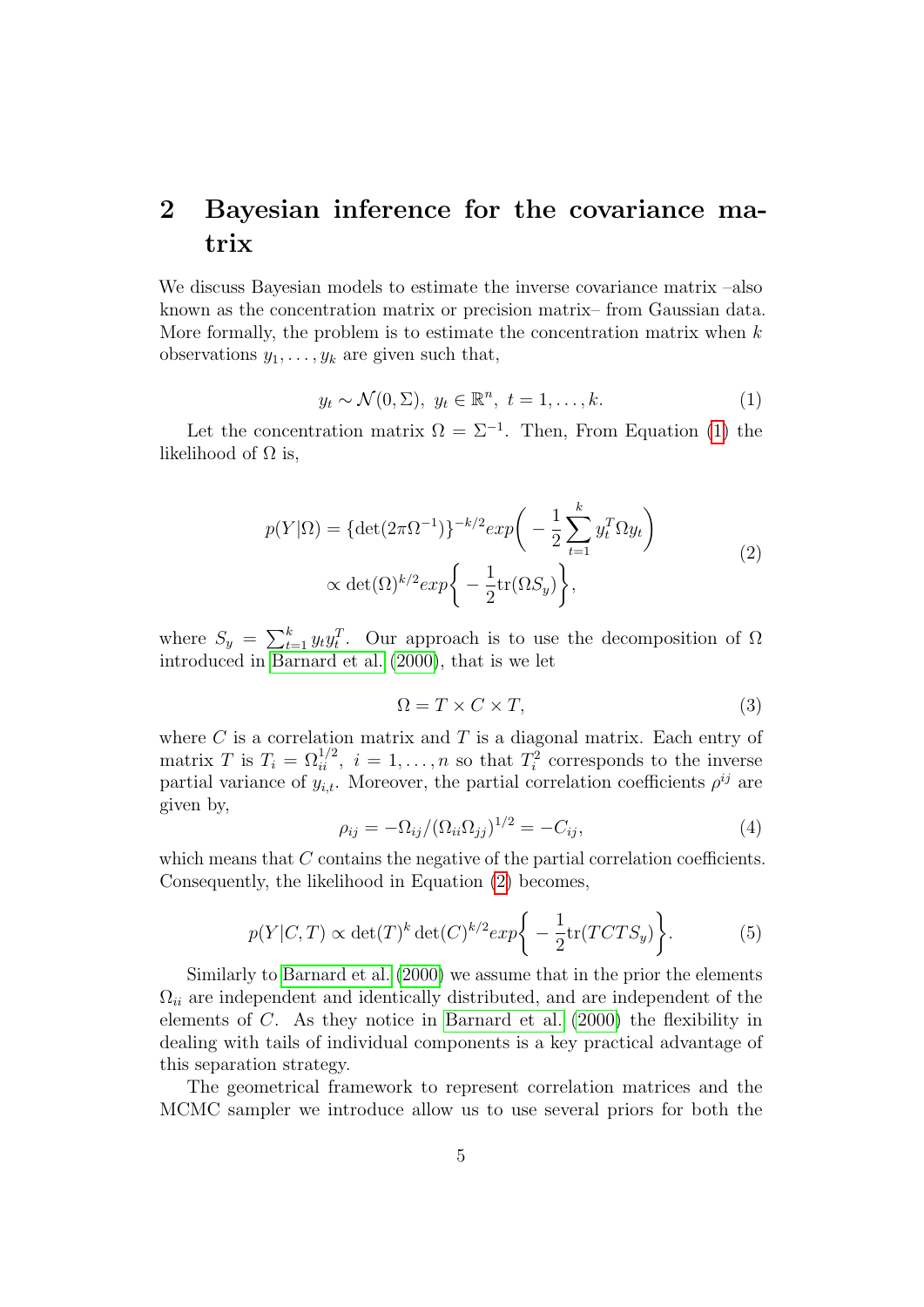$T_i$  and the correlation matrix C while our sampler handles all the possible different choices of priors without requiring any modification.

Priors for the partial precisions  $\Omega_{ii}$ . The goal is to set a prior such that  $T_i$  are independent and identically distributed and the prior is also uninformative. In [Barnard et al.](#page-22-7) [\(2000\)](#page-22-7) they consider  $T_i$  as a vector  $T \in \mathbb{R}^n$ and they use the prior

$$
T \sim \mathcal{N}(\xi, \Lambda),\tag{6}
$$

where the matrix  $\Lambda \in \mathbb{R}^{n \times n}$  is diagonal, that is, they choose independent log normal distributions for each of the standard deviations. They also study the choice of independent scaled inverted chi-squared distributions for each of the variances, as this is the commonly used conjugate prior for a variance.

In [Wong et al.](#page-25-2)  $(2003)$  the  $T_i$  follows a gamma distribution with parameters  $\alpha$  and  $\beta$ ,

$$
p(T_i) \propto T_i^{2\alpha - 1} \exp(-\beta T_i^2). \tag{7}
$$

To make the prior uninformative they choose both  $\alpha$  and  $\beta$  to be small, e.g.  $\alpha = 10^{-10}$  and  $\beta = 10^{-8}$ .

**Priors for the concentration matrix C.** In [Barnard et al.](#page-22-7) [\(2000\)](#page-22-7) they consider two choices for the prior  $p(C)$ . The first is the jointly uniform prior for the partial correlations  $\rho_{ij}$  and the second is the marginally uniform prior for each  $\rho^{ij}$ . For the first one clearly

$$
p(C) \propto 1. \tag{8}
$$

For this choice the marginal priors on each  $\rho_{ij}$  are not uniform. They favor values close to zero over values close to  $\pm 1$ . However, in several applications, it is desirable to have a prior that favors value close to zero.

To obtain a marginally uniform distribution they first consider as prior for the covariance matrix  $\Sigma$  the inverse-Wishart distribution,  $W_n^{-1}(I,\nu)$ ,  $\nu \geq n$ . Then, they prove that marginal distribution of  $\rho_{ij}$  is

$$
p(\rho^{ij}) \propto (1 - \rho_{ij})^{\frac{\nu - n - 1}{2}}.
$$
\n(9)

Clearly, when  $\nu = n + 1$  the marginal of  $\rho_{ij}$  is uniform. Moreover, we have a family of priors for C parameterized by a single parameter  $\nu$ . This prior could favor larger values of  $\rho_{ij}$  that the jointly uniform prior.

A third popular choice for the prior of  $\Omega$  is the Jeffreys prior [Robert et al.](#page-25-4) [\(2009\)](#page-25-4); [Geisser and Cornfield](#page-24-4) [\(1963\)](#page-24-4); [Geisser](#page-24-5) [\(1965\)](#page-24-5) which lead to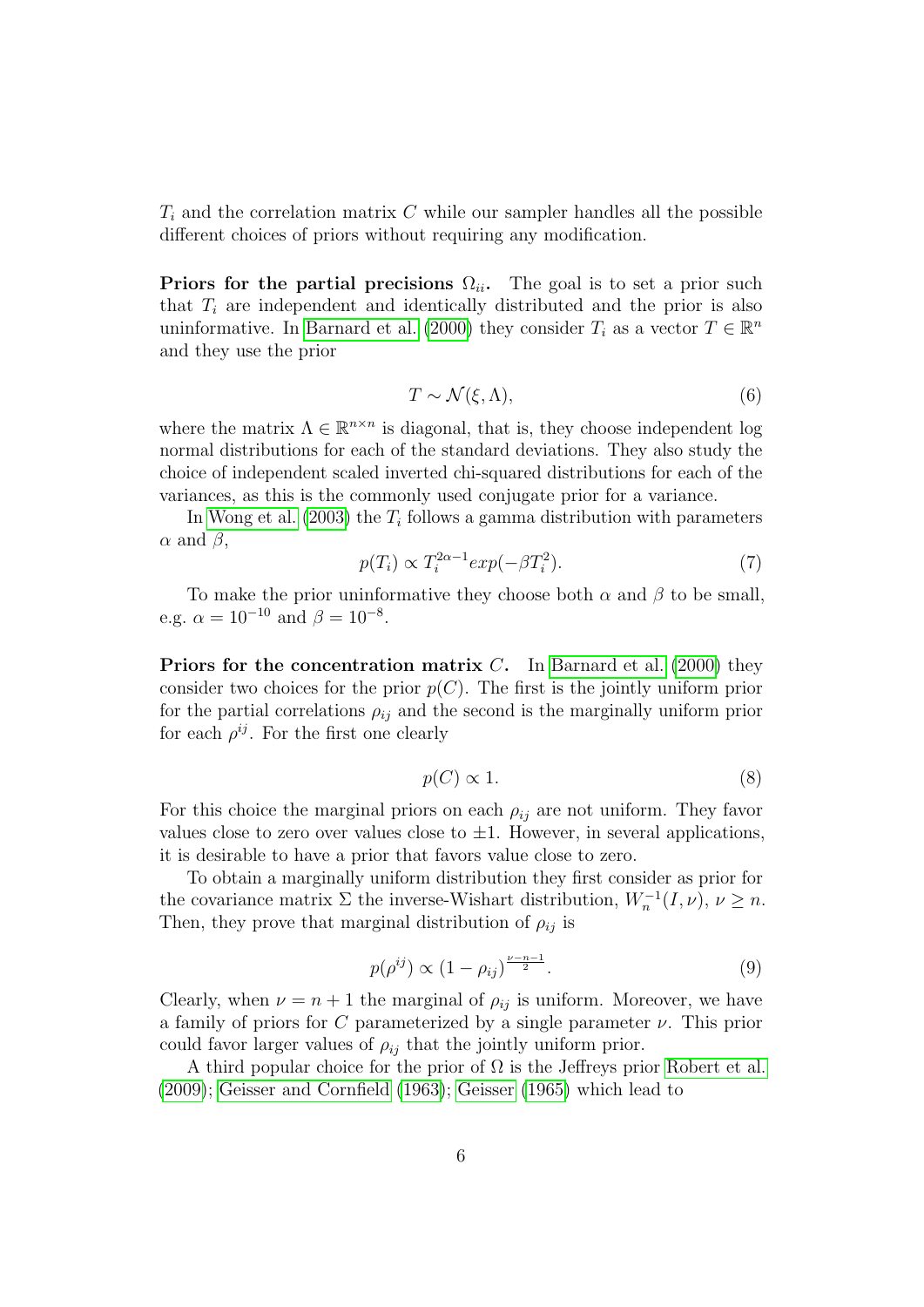$$
p(C) \propto |C|^{(k+1)/2}, \ k \in \mathbb{N}_+.
$$
 (10)

However, the use of Jeffreys prior in many cases fails to shrink the eigenvalues appropriately and suffers from estimation errors when  $C$  is close to a singular matrix.

## <span id="page-6-0"></span>3 Literature review on generating correlation matrices.

This is a relatively difficult problem due to three constraints imposed on a rectangular matrix: positive definiteness  $-i.e.,$  symmetric matrices with non-negative eigenvalues—, fixed unit diagonal elements and non-diagonal elements bounded in  $[-1, 1]$ . In particular the set of correlation matrices can be written as follows,

$$
\mathcal{C}_R := \{ R^{jk} : R^{jk} = 1 \ (j = k), \ |R^{jk}| < 1 \ (j \neq k) \text{ and R is pos. def.} \}.
$$
 (11)

The simplest method for constructing a correlation matrix is to use the rejection sampling method, which generates correlation coefficients using uniform random variables in the closed interval  $[-1, 1]$ . Subsequently, we check whether the matrix is positive definite and, if not, another correlation matrix is generated. This procedure is repeated until a valid matrix is obtained. In general, the rejection sampling method is considered inefficient for the large-scale construction of correlation matrices (typically when the number of partial correlations is larger than 4 [\(Rousseeuw and Molenberghs,](#page-25-5) [1994\)](#page-25-5)).

Instead, for large-dimensional problems, there are several techniques for generating a correlation matrix. In [\(Chalmers, 1975;](#page-23-5) [Bendel and Mickey,](#page-22-8) [1978;](#page-22-8) [Davies and Higham, 2000;](#page-23-6) [Dhillon et al., 2005;](#page-23-7) [Waller, 2020\)](#page-25-6) they generate correlation matrices with predetermined eigenvalues and spectrum. In [\(Holmes, 1991\)](#page-24-6) they are based on a random Gram matrix. In [\(Marsaglia](#page-25-7) [and Olkin, 1984\)](#page-25-7) they generate correlation matrices with a given mean value, structure or eigenvalues. In [\(Budden Mark, 2008;](#page-23-8) [Joe, 2006;](#page-24-7) [Numpacharoen,](#page-25-3) [2012\)](#page-25-3) they generate a correlation matrix in which each correlation coefficient is distributed within its boundaries. In [\(Liu and Daniels, 2006;](#page-25-8) [Zhang et al.,](#page-26-0) [2006;](#page-26-0) [Wong et al., 2003;](#page-25-2) [Pitt et al., 2006\)](#page-25-9) they generate a correlation matrix with Markov Chain Monte Carlo algorithms (to sample from the posterior distribution in certain Bayesian models). Other methods and approaches can be found in [\(Kollo and Ruul, 2003;](#page-25-10) [Emmert-Streib et al., 2019;](#page-24-8) [Hardin et al.,](#page-24-9) [2013;](#page-24-9) [Brown and Zidek, 1994;](#page-23-9) [Alvarez et al., 2016\)](#page-22-9).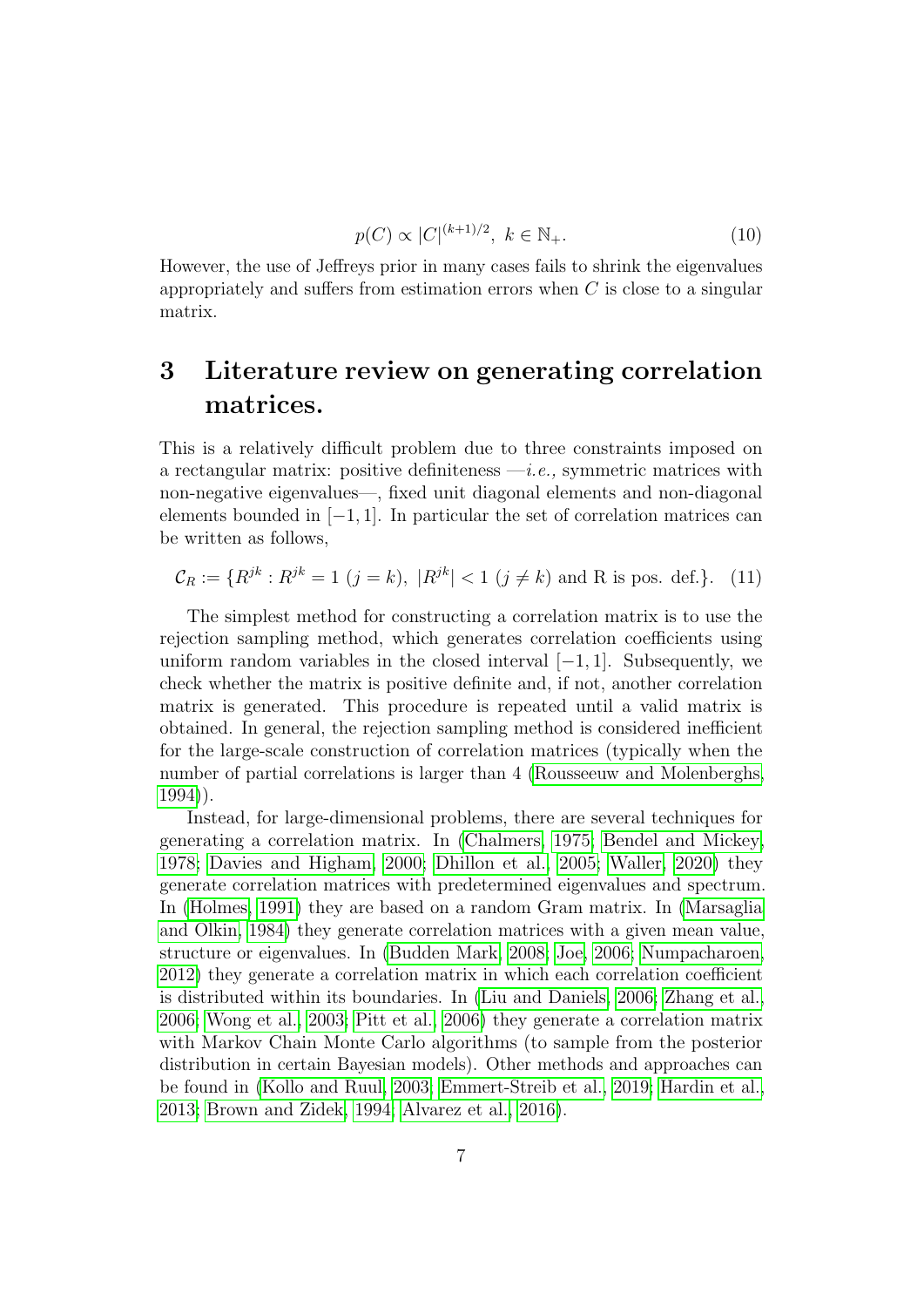The main disadvantages of the current methods is that the most of them are model or problem wise oriented. That is, they are specialized methods for sampling from a certain (posterior) distribution in order to solve a specific problem or to build a specific (Bayesian) model. Moreover, previous methods are computationally expensive while their mixing time is not well studied and thus, typically, they do not scale in more than a few decades of dimensions.

## <span id="page-7-0"></span>4 Geometric representation of correlation matrices

We introduce a new geometric and computational framework to represent the set of correlation matrices  $\mathcal{C}_R$  with a convex body  $K \in \mathbb{R}^p$  where p is the number of non-diagonal elements in the upper (or lower) triangular part. Then, each point in the interior of  $K$  represents a correlation matrix. We define the body K as the intersection of the hypercube  $H = [-1, 1]^p$  and a spectrahedron  $S \in \mathbb{R}^p$ . The first guarantees that the non-diagonal elements lie in [−1, 1] and the second that the matrix has unit diagonal elements and is positive definite. Spectrahedra are the feasible region of semidefinite programs as the polytopes are the feasible region of linear programs. They are convex bodies with –in general– non linear boundary.

Then, given a probability density function (pdf)  $\pi(R)$  supported on  $\mathcal{C}_R$ , we provide a computational framework which allows to sample from  $\mathcal{C}_R$  according to  $\pi$ . We directly sample from K using several well known Markov Chain Monte Carlo (MCMC) algorithms.

Spectrahedra are probably the most well studied shapes after polyhedra. A spectrahedron  $S \subset \mathbb{R}^p$  is the feasible set of a linear matrix inequality. That is, let

<span id="page-7-1"></span>
$$
\boldsymbol{F}(\boldsymbol{x}) = \boldsymbol{A}_0 + x_1 \boldsymbol{A}_1 + \dots + x_p \boldsymbol{A}_p,\tag{12}
$$

where  $A_i \in \mathbb{R}^{n \times n}$  are symmetric matrices; then the corresponding spectrahedron is the set,

$$
S = \{ \boldsymbol{x} \in \mathbb{R}^p \, | \, \boldsymbol{F}(\boldsymbol{x}) \succeq 0 \},\tag{13}
$$

where  $\succeq$  denotes positive semidefiniteness. We assume throughout that S is bounded of dimension p. Spectrahedra are convex sets and every polytope is a spectrahedron, but not the opposite. They are the feasible regions of semidefinite programs [Ramana and Goldman](#page-25-11) [\(1999\)](#page-25-11) in the way that polytopes are feasible regions of linear programs.

Now let,

$$
C_R \in \mathbb{R}^{n \times n}
$$
 and  $p = n(n-1)/2$ .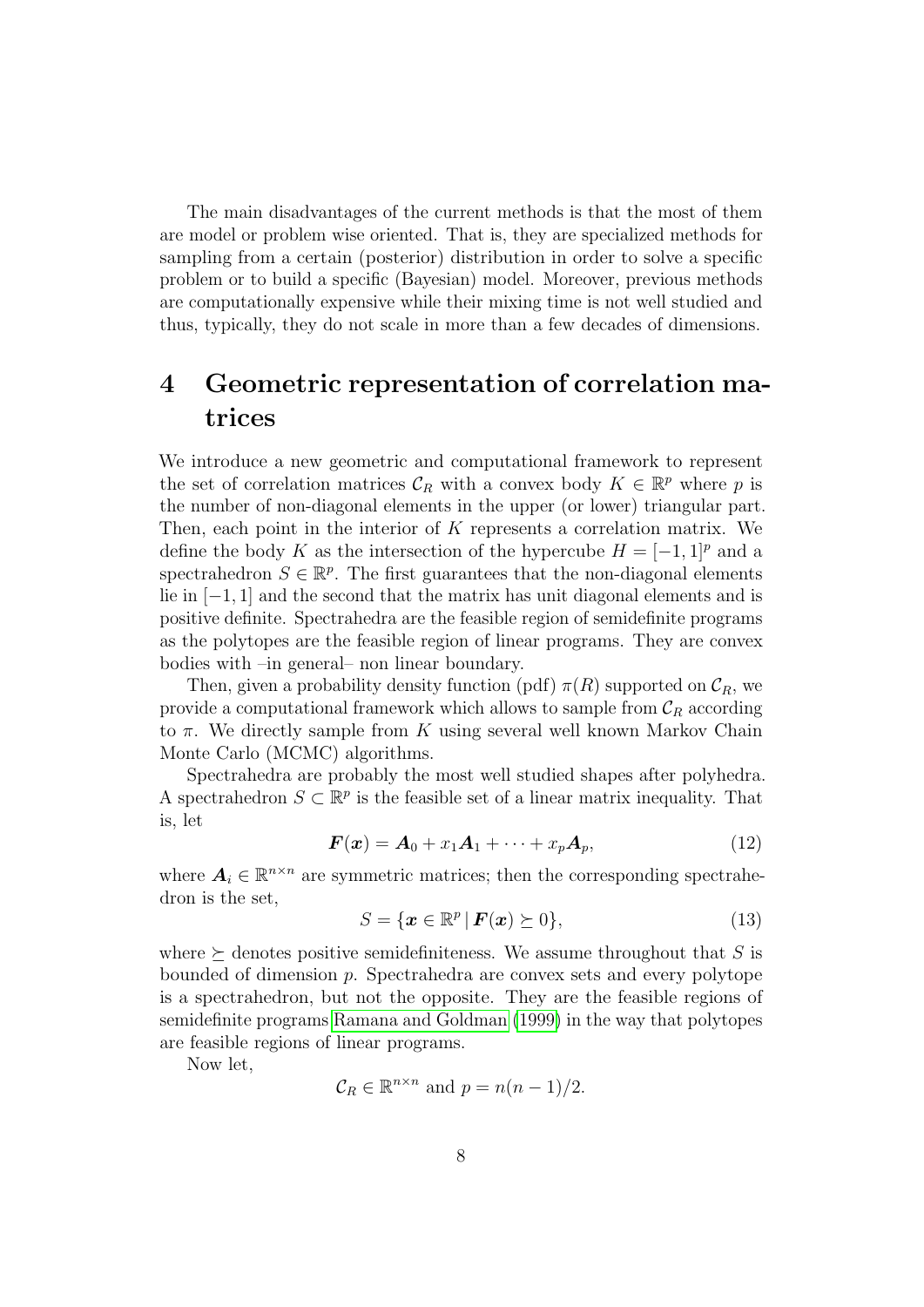We let  $x \in \mathbb{R}^p$  to represent the non-diagonal elements of a correlation matrix. Thus, we first impose that the point  $x$  belongs to the interior of

$$
H := [-1,1]^p,
$$

that is the p-dimensional hypercube. To impose positive definiteness we define the following ordered set

$$
E_n := \bigg( (1,2), (1,3), \dots, (1,n), (2,3), \dots, (2,n), \dots, (n-1,n) \bigg). \tag{14}
$$

Then, let the following map,

$$
\phi_n : \mathbb{N} \to \mathbb{N} \times \mathbb{N},
$$
  
\n
$$
\phi_n(i) := E_n[i], \ i \in [|E_n|]
$$
\n(15)

where  $E_n[i]$  is the *i*-th pair in  $E_n$ . Clearly,  $E_n$  enumerates row-wise the indices of the elements in the upper triangular part of a matrix in  $\mathbb{R}^{n \times n}$ . In the sequel, we set the matrices  $A_i$  in Equation [\(12\)](#page-7-1). Explicitly, let

<span id="page-8-0"></span>
$$
\mathbf{A}_0 = I_n, \ \mathbf{A}_i = \mathbf{B}_i + \mathbf{B}_i^T, \ i \in [p], \tag{16}
$$

where  $I_n$  is the identity matrix and the matrix  $B_i \in \mathbb{R}^{n \times n}$ ,

$$
\boldsymbol{B}_{i} := \left\{ B_{i}^{jk} : B_{i}^{jk} = 0 \left( \phi_{n}(i) \neq (j, k) \right), B_{i}^{jk} = 1 \left( \phi_{n}(i) = (j, k) \right) \right\}. (17)
$$

Then, the set S stands for the set of positive semidefinite matrices with unit diagonal elements, while the intersection with the hypercube  $H$  guarantees that all the non-diagonal elements have absolute value smaller than 1. Thus, the set of correlation matrices can be represented by the interior of the following convex body,

<span id="page-8-1"></span>
$$
K = \{ \boldsymbol{x} \in \mathbb{R}^p \, | \, \boldsymbol{A}_0 + x_1 \boldsymbol{A}_1 + \dots + x_d \boldsymbol{A}_d \succeq 0 \} \cap [-1,1]^p = S \cap H, \qquad (18)
$$

where the matrices  $A_i \in \mathbb{R}^{n \times n}$  are given by Equation [\(16\)](#page-8-0). Thus, the correlation matrices can also be seen as a convex subset of the hypercube H. Moreover, the following map,

$$
\boldsymbol{F}(\boldsymbol{x}) \; : \; K \leftrightarrow \mathcal{C}_R \tag{19}
$$

defines a bijection from K to  $\mathcal{C}_R$ . For any  $\boldsymbol{x} \in \mathbb{R}^p$ , it is clear that,

$$
\boldsymbol{F}(\boldsymbol{x}) \equiv \begin{bmatrix} 1 & x_1 & x_2 & \dots & x_{n-1} \\ 1 & x_n & \dots & x_{2n-3} \\ & & \ddots & \\ & & & 1 & x_p \\ & & & & 1 \end{bmatrix} \in \mathbb{R}^{n \times n}, \ \boldsymbol{x} \in \mathbb{R}^p. \tag{20}
$$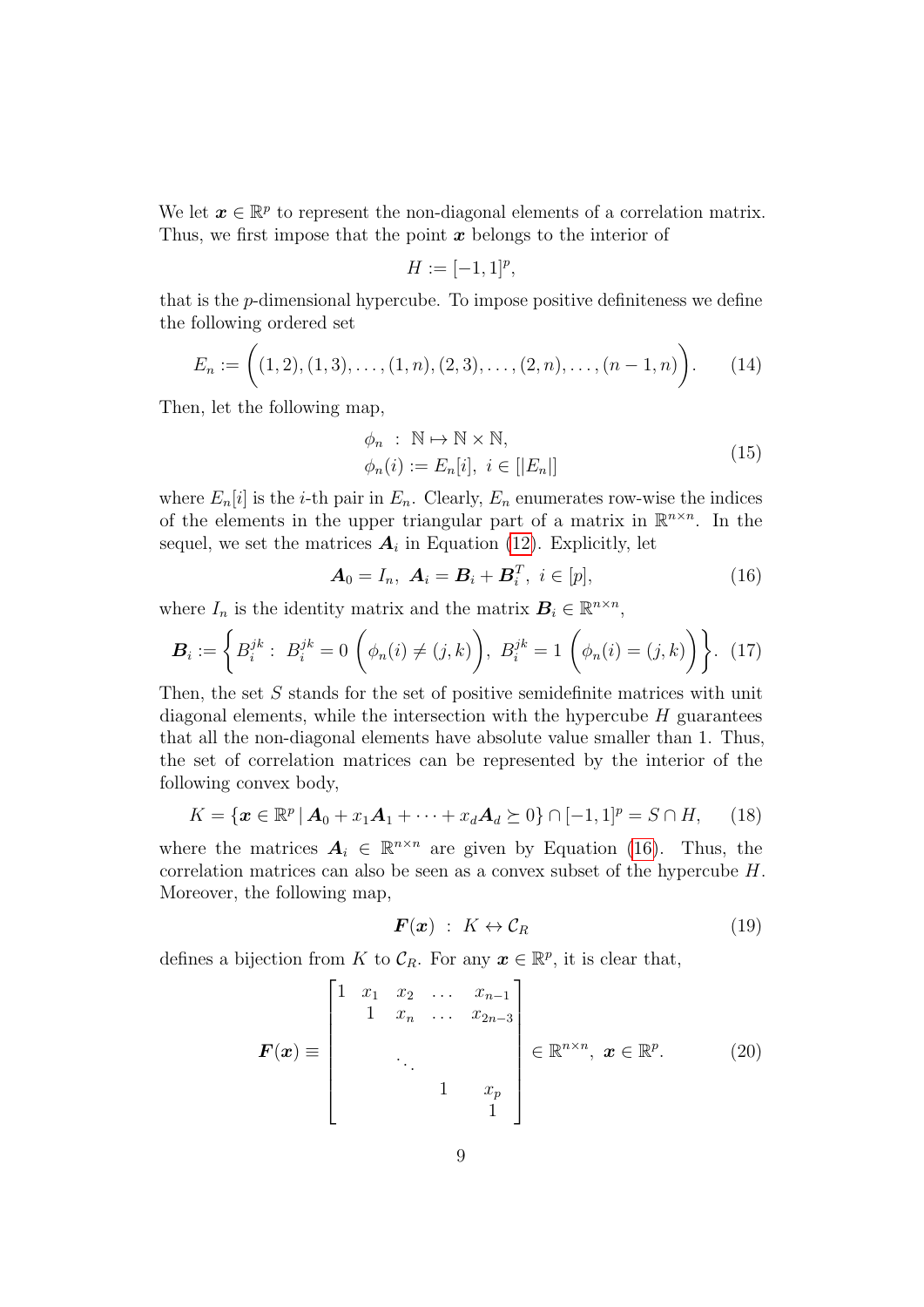#### <span id="page-9-1"></span>4.0.1 A three-dimensional example

Let us consider an example for the 3-dimensional case. Let the hypercube  $H := [-1,1]^3$  and the spectrahedron  $S := \{ \boldsymbol{x} = (x_1, x_2, x_3) \in \mathbb{R}^3 \mid \boldsymbol{F}(\boldsymbol{x}) \succeq 0 \},$ where,

$$
\boldsymbol{F}(\boldsymbol{x}) = \boldsymbol{A}_0 + x_1\boldsymbol{A}_1 + x_2\boldsymbol{A}_2 + x_3\boldsymbol{A}_3,
$$

is the LMI in Equation [\(12\)](#page-7-1) and,

$$
\boldsymbol{A}_0 = \begin{bmatrix} 1 & 0 & 0 \\ 0 & 1 & 0 \\ 0 & 0 & 1 \end{bmatrix}, \ \boldsymbol{A}_1 = \begin{bmatrix} 0 & 1 & 0 \\ 1 & 0 & 0 \\ 0 & 0 & 0 \end{bmatrix}, \ \boldsymbol{A}_2 = \begin{bmatrix} 0 & 0 & 1 \\ 0 & 0 & 0 \\ 1 & 0 & 0 \end{bmatrix}, \ \boldsymbol{A}_3 = \begin{bmatrix} 0 & 0 & 0 \\ 0 & 0 & 1 \\ 0 & 1 & 0 \end{bmatrix}.
$$
 (21)

Notice that for any point  $\mathbf{x} = (x_1, x_2, x_3) \in \mathbb{R}^3$  in the interior of  $K = S \cap H$ the matrix

$$
\boldsymbol{F}(\boldsymbol{x}) = \begin{bmatrix} 1 & x_1 & x_2 \\ x_1 & 1 & x_3 \\ x_2 & x_3 & 1 \end{bmatrix}
$$

is a correlation matrix. Thus, the set of  $3 \times 3$  correlation matrices can be represented by the interior of  $K = S \cap H$ . We use Hit-and-Run (see Section [5\)](#page-9-0) to sample uniformly from  $K$ . The plots in Figure [1](#page-15-0) illustrate the sample from two different angles.

## <span id="page-9-0"></span>5 MCMC algorithms to sample correlation matrices

Considering the MCMC sampling algorithms, we introduce Reflective Hamiltonian Monte Carlo [\(Afshar and Domke, 2015\)](#page-22-10) (ReHMC) and Billiard walk [\(Gryazina and Polyak, 2012\)](#page-24-10) (BILLIARD\_WALK) for the case of correlation matrices. The first random walk can be used to sample correlation matrices from any given probability distribution. The BILLIARD\_WALK can be used to sample only from the uniform distribution, while extended experimental results [Chalkis et al.](#page-23-10) [\(2020\)](#page-23-10) have shown superior efficiency compared to all the other random walks for uniform sampling for several convex bodies.

Next, we present the two random walks.

#### 5.1 Billiard Walk

Billiard walk was first introduced in [Gryazina and Polyak](#page-24-10) [\(2012\)](#page-24-10) for uniform sampling from general convex bodies. Thus, we introduce BILLIARD\_WALK (Algorithm [1\)](#page-10-0) to sample from the set of correlation matrices K under the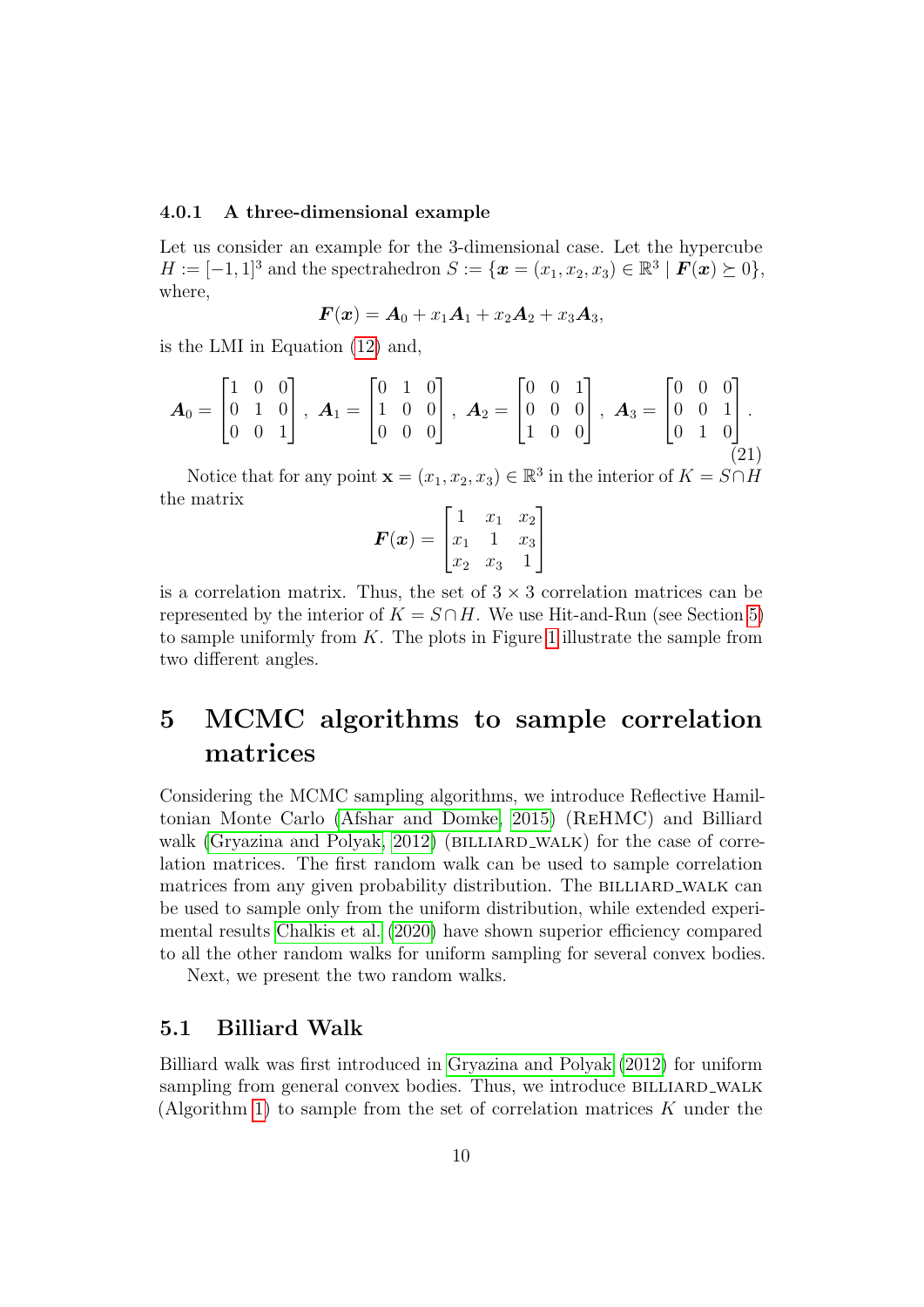Algorithm 1: BILLIARD\_WALK $(\pi, x, W, \rho, \delta)$  (BiW)

<span id="page-10-0"></span>**Input** : a point  $x \in \mathbb{R}^p$ ; the number of steps W; an upper bound  $\rho$ on the number of reflections; a parameter  $\tau$  to control the length of the trajectory Require:  $x \in K$ ,  $W \in \mathbb{N}$ ,  $\rho \in \mathbb{N}$ ,  $\delta \in \mathbb{R}_+$ 1 for  $i = 1, \ldots, W$  do  $2 \mid L \leftarrow -\delta \ln \eta;$  $\mathbf{3} \mid \eta \leftarrow_R \mathcal{U}((0,1)); // choose length$  $\mathbf{u} \mid \mathbf{v} \leftarrow_R \mathcal{U}(\partial \mathcal{B}_d); \text{ // choose direction}$  $\quad \ \ \, {\bf 5} \quad \ \ \, {\bf x}_0 \leftarrow {\bf x};$  $6$  do  $\tau$  |  $\tau \leftarrow$  INTERSECTION $(x, v)$ ; // get the intersection time  $\boldsymbol{s}$  |  $\tilde{\boldsymbol{x}}, \ \tilde{\boldsymbol{v}} \leftarrow \text{REFLECTION}(\boldsymbol{x}, \ \tau, \ \boldsymbol{v});$ 9 if  $(L < \tau)$  then  $x \leftarrow x + Lv$  else  $x \leftarrow \tilde{x}$ ;  $v \leftarrow \tilde{v}$ ; 10  $\mid L \leftarrow L - \tau;$ 11 while  $L > 0$ ; 12 if  $\#\{reflections\} > \rho \text{ then } x \leftarrow x_0;$ <sup>13</sup> return x

uniform distribution. At each step, being at the current point of the walk  $x$ , it chooses uniformly a direction vector v and a number L, where  $L = -\delta \ln \eta$  and  $\eta \sim U(0, 1)$ . Then, it moves at the direction of v for distance L. If during the movement, it hits the boundary without having covered the required distance L, then it continues on the reflected trajectory. This results a new point  $y$  inside K. We repeat the procedure from  $y$ . Asymptotically it converges to the uniform distribution over  $K$ . If the number of reflections exceeds an upper bound  $\rho$ , it stays at  $\boldsymbol{x}$ .

The implementation of BILLIARD\_WALK requires to compute the intersection  $\ell(t) \cap \partial K$  and to compute the reflection of  $\ell(t)$  when it hits the boundary. Considering the mixing time of BILLIARD\_WALK there is not a known theoretical bound.

### 5.2 Reflective Hamiltonian Monte Carlo

We introduce Reflective Hamiltonian Monte Carlo (ReHMC), a HMC-based algorithm to sample from a truncated density to  $K$  using leapfrog dynamics with boundary reflections. There are several works that have previously examined constrained versions of the HMC algorithm. More specifically, [Afshar and Domke](#page-22-10) [\(2015\)](#page-22-10) examines the HMC variant with reflection and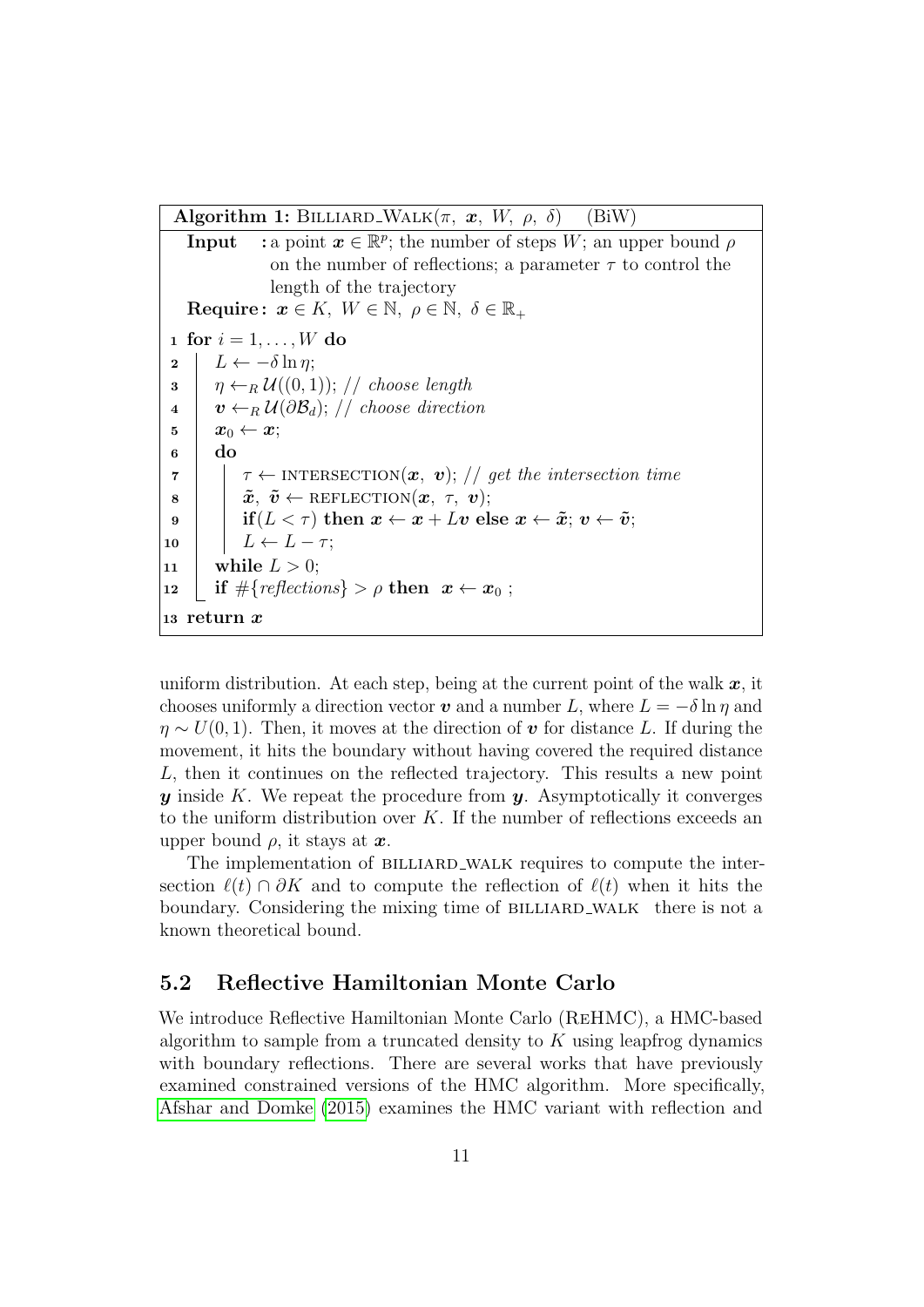Algorithm 2: REHMC  $(\pi, x, W, \eta, M)$ 

**Input** : a point  $x \in \mathbb{R}^p$ ; the number of steps W; the size of leapfrog step; the number of leapfrog steps Require:  $x \in K$ ,  $W, M \in \mathbb{N}$ ,  $\eta \in \mathbb{R}_+$ 1 for  $i = 1, \ldots, W$  do 2  $\vert v \leftarrow_R \mathcal{N}(0, I_d);$  $\mathbf{s} \mid \text{for } j = 1, \ldots, M \text{ do}$  $\begin{array}{lll} \textbf{4} & \Big| & \textbf{\textit{v}} \leftarrow \textbf{\textit{v}} + \frac{\eta}{2} \nabla \log(\pi(\boldsymbol{x})); \end{array}$  $5 \mid L \leftarrow \eta;$  $6 \mid \cdot \mid$  do  $\tau$  |  $\tau \leftarrow$  INTERSECTION $(x, v)$ ; // get the intersection time  $\delta$  |  $\bar{x}, \tilde{v} \leftarrow \text{REFLECTION}(\bm{x}, \tau, \bm{v});$  $\mathbf{9}$  if  $(L < \tau)$  then  $\mathbf{x} \leftarrow \mathbf{x} + L\mathbf{v}$  else  $\mathbf{x} \leftarrow \tilde{\mathbf{x}}$ ;  $\mathbf{v} \leftarrow \tilde{\mathbf{v}}$ ; 10  $\vert \vert \vert L \leftarrow L - \tau;$ 11 | while  $L > 0$ ;  $\boxed{\mathbf{u}\cdot\mathbf{v}\leftarrow\mathbf{v}+\frac{\eta}{2}\nabla\log(\pi(\boldsymbol{x}));}$ <sup>13</sup> return x

refraction using a leapfrog integrator, proving a guarantee for the convergence to the target distribution. This is a specialized approach for sampling from densities, where the Hamiltonian dynamics are relatively simple and easily derived.

The Hamiltonian dynamics behind HMC operate on a p-dimensional position vector  $x$  and a p-dimensional momentum  $v$ . So the full state space has 2p dimensions. The system is described by a function of  $x$  and  $v$  known as the Hamiltonian,

$$
H(\boldsymbol{x},\boldsymbol{v})=U(\boldsymbol{x})+K(\boldsymbol{v})=-\log(\pi(\boldsymbol{x}))+\frac{1}{2}|\boldsymbol{v}|^2.
$$

To sample from  $\pi$ , one has to solve the following system of Ordinary Differential Equations (ODE):

$$
\begin{aligned}\n\frac{d\mathbf{x}}{dt} &= \frac{\partial H(\mathbf{x}, \mathbf{v})}{\partial \mathbf{v}} \\
\frac{d\mathbf{v}}{dt} &= -\frac{\partial H(\mathbf{x}, \mathbf{v})}{\partial \mathbf{x}}\n\end{aligned}\n\Rightarrow\n\begin{cases}\n\frac{d\mathbf{x}(t)}{dt} = \mathbf{v}(t) \\
\frac{d\mathbf{v}(t)}{dt} = \nabla \log(\pi(\mathbf{x}))\n\end{cases}
$$
\n(22)

<span id="page-11-0"></span>However, in general, for the solution of the ODE in Equation [\(22\)](#page-11-0) there is not a closed form. Thus, ReHMC approximates the solution of the ODE by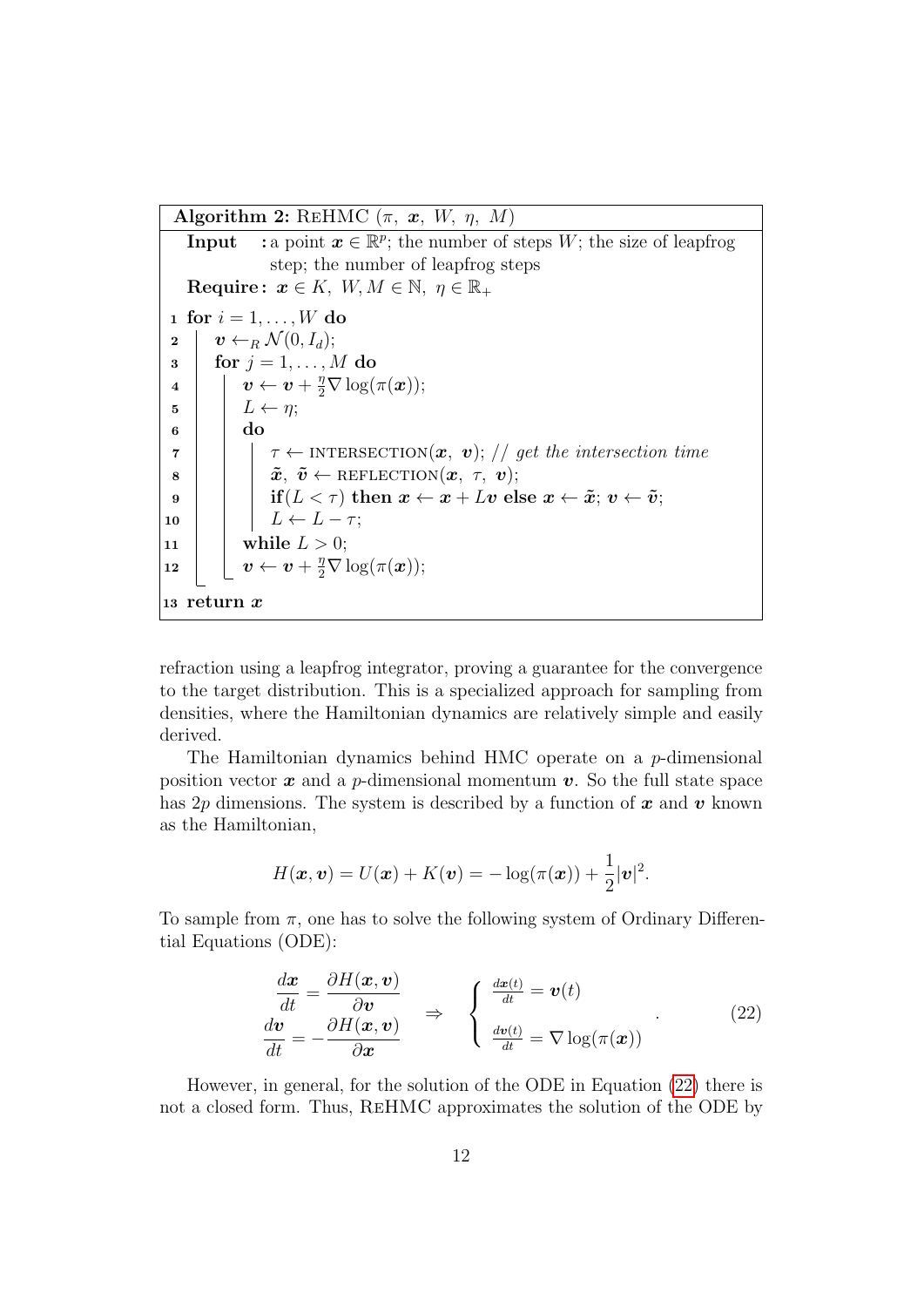discretizing it. A well known and efficient in practice way to discretize the Hamiltonian Dynamics is through the leapfrog integrator

$$
\hat{\boldsymbol{v}}_{i+1} = \boldsymbol{v}_i + \frac{\eta}{2} \nabla \log(\pi(\boldsymbol{x}_i)) \quad \boldsymbol{x}_{i+1} = \boldsymbol{x}_i + \eta \hat{\boldsymbol{v}}_{i+1}, \quad \boldsymbol{v}_{i+1} = \hat{\boldsymbol{v}}_{i+1} + \frac{\eta}{2} \nabla \log(\pi(\boldsymbol{x}_{i+1}))
$$
\n(23)

Then, at each step REHMC performs M leapfrog steps of length  $\eta$  each. In particular, it chooses a momenta v randomly from  $\mathcal{N}(0, I_p)$ , and updates the position  $x$  using the leapfrog trajectory. Then, to guarantee convergence to  $\pi$  REHMC applies the Metropolis filter using the current position of the random walk and the proposed one. While  $\pi$  is truncated in K, REHMC exploits boundary reflections. This operation guarantees that the dynamics remain volume preserving and time-reversible [\(Afshar and Domke, 2015\)](#page-22-10). REHMC uses INTERSECTION and REFLECTION as defined in Appendix [1.](#page-0-0)

When there is not a closed formula for the gradient  $\nabla \log(\pi(\boldsymbol{x}))$  we approximate it using the multivariate Taylor expansion. To further improve the performance of ReHMC we introduce the NUTS sampler in [Homan and](#page-24-11) [Gelman](#page-24-11) [\(2014\)](#page-24-11) in our framework. In particular, we use the dual averaging scheme of [Nesterov](#page-25-12) [\(2009\)](#page-25-12) to initialize the step  $\eta$  as also proposed in [\(Homan](#page-24-11) [and Gelman, 2014\)](#page-24-11). Then, we use the NUTS stopping criterion as the boundary reflections preserve volume and the detailed balance holds.

### <span id="page-12-0"></span>6 Simulations

We compare all the prior choices for several cases. Our experiments show that the efficiency of REHMC depends on the number of Gaussian observations  $k$ (or sample size) and the ratio between the largest over the minimum eigenvalue  $\lambda_{\text{max}}/\lambda_{\text{min}}$  of the covariance matrix  $\Sigma$ . The sample size k determines the estimation error, i.e. the larger the sample size the smaller the estimation error. The ratio  $\lambda_{\text{max}}/\lambda_{\text{min}}$  determines the mixing rate of the MCMC algorithm. We perform the following experiment:

- 1. Generate a covariance matrix  $\Sigma \in \mathbb{R}^{n \times n}$  from the Wishart distribution with the covariance matrix being the identity matrix and degrees of freedom equal to 80.
- 2. Modify the element  $\Sigma_{11}$  such that the ratio of the maximum over the minimum eigenvalue of  $\Sigma$  to be  $\frac{\lambda_{\text{max}}}{\lambda_{\text{min}}} = 5$ .
- 3. We set the sample size  $k = 20000$  and generate  $y_1, \ldots, y_k \in \mathbb{R}^n$ , i.i.d. vectors from  $\mathcal{N}(0, \Sigma)$ .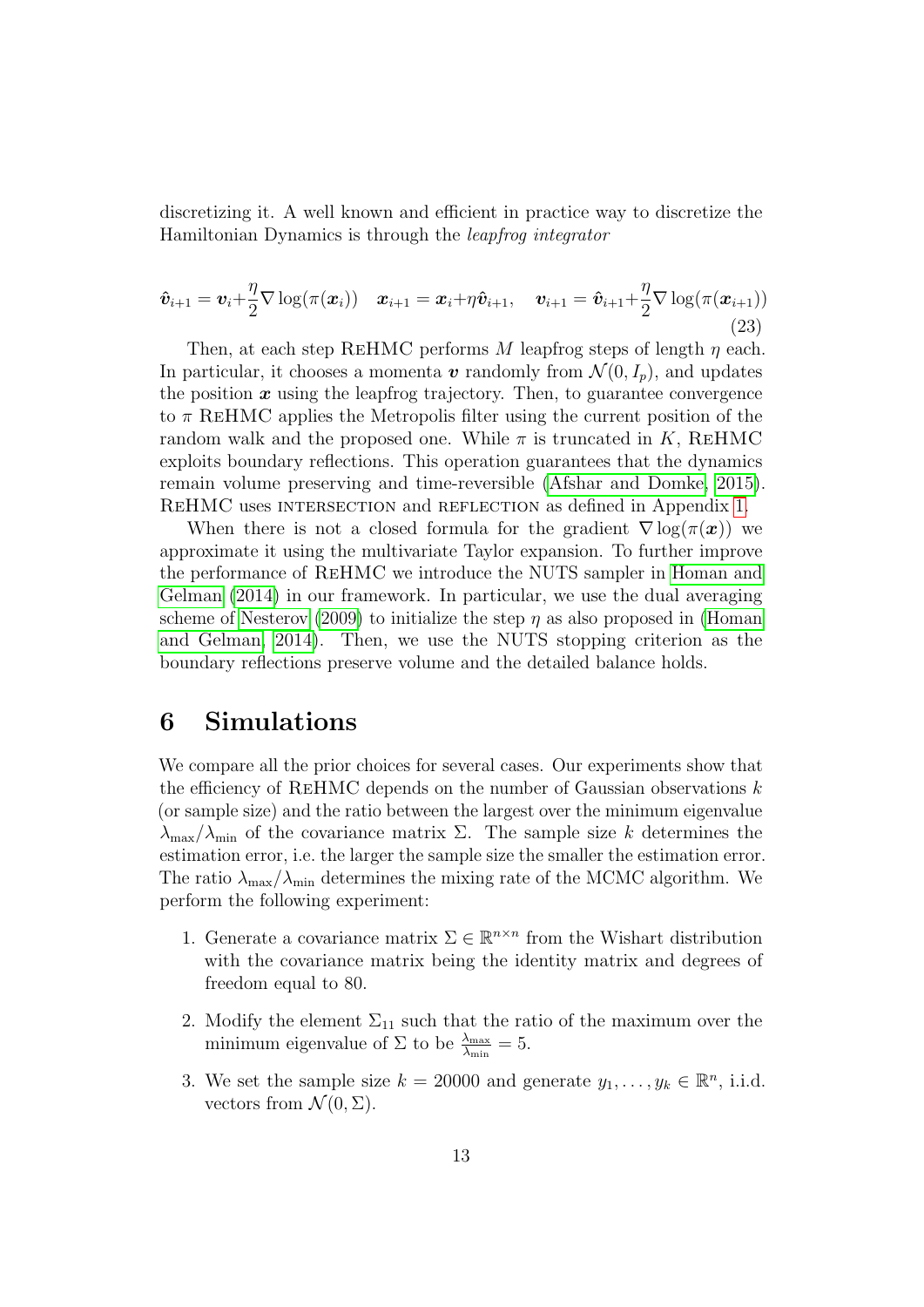- 4. Sample from the posterior distribution for uniform prior with ReHMC.
- 5. End sampling when the Potential Scale Reduction Factor (PSFR) [\(Gel](#page-24-12)[man and Rubin](#page-24-12) [\(1992\)](#page-24-12)) of each marginal (partial correlation) is smaller than 1.1, and then compute the sample average to estimate the covariance matrix  $\Sigma \in \mathbb{R}^{n \times n}$ .

The results in Table [1](#page-18-0) show that ReHMC achieves a PSRF < 1.1 for all marginals (partial correlations) in less than 1hr run-time for covariance size  $n \leq 100$ . The plots in Figure [2](#page-16-0) illustrates the efficiency of REHMC for various number of observations. They both show that the estimation error decreases as the number of observations increase for both  $n = 30, 60; 4000$ sampled matrices from the posterior suffices to reach best possible estimation. Notice that for  $n = 60$  REHMC achieves better estimation errors for each k than the case of  $n = 30$ , which illustrates the better of mixing of REHMC for lower dimensions –as expected. The plots in Figure [3](#page-17-0) illustrate the efficiency of REHMC for various values of the ratio of the maximum,  $\lambda_{\text{max}}$ , over the minimum,  $\lambda_{\min}$ , eigenvalue of  $\Sigma$ . As expected the convergence to  $\Sigma$  slows down while the ratio  $\lambda_{\text{max}}/\lambda_{\text{min}}$  increases. This implies that the mixing rate is worse for large values of the eigenvalue ratio. Again for  $n = 60$  REHMC achieves better estimation errors for each ratio than the case of  $n = 30$ .

Uniformly distributed correlation matrices. We use BILLIARD\_WALK to generate uniformly distributed correlation matrices and we use both PSRF and Effective Sample Size to evaluate its efficiency. The results in Table [4](#page-21-0) imply that BILLIARD\_WALK for matrix size  $n \leq 80$  achieves a PSRF  $< 1.1$  in a few minutes. For  $n = 100$  achieves the same PSRF value in 30 minutes.

### <span id="page-13-0"></span>7 Empirical analysis

We apply our methodology to cross border bank total claims at the two core countries of the Euro zone, France and Germany and at GIIPS, namely Greece, Ireland, Italy, Portugal and Spain. The correlation matrices at [\(24\)](#page-14-1), [\(25\)](#page-14-2), and [\(26\)](#page-14-3) are the results obtained using different prior distributions. The prior distributions are the (jointly) uniform, the inverse-Wishart (marginally uniform prior on the partial correlations), and the Jeffrey prior. We find that under different prior specifications the biggest correlations are found between Germany and Ireland, enhancing the implications of the banking crisis in the country.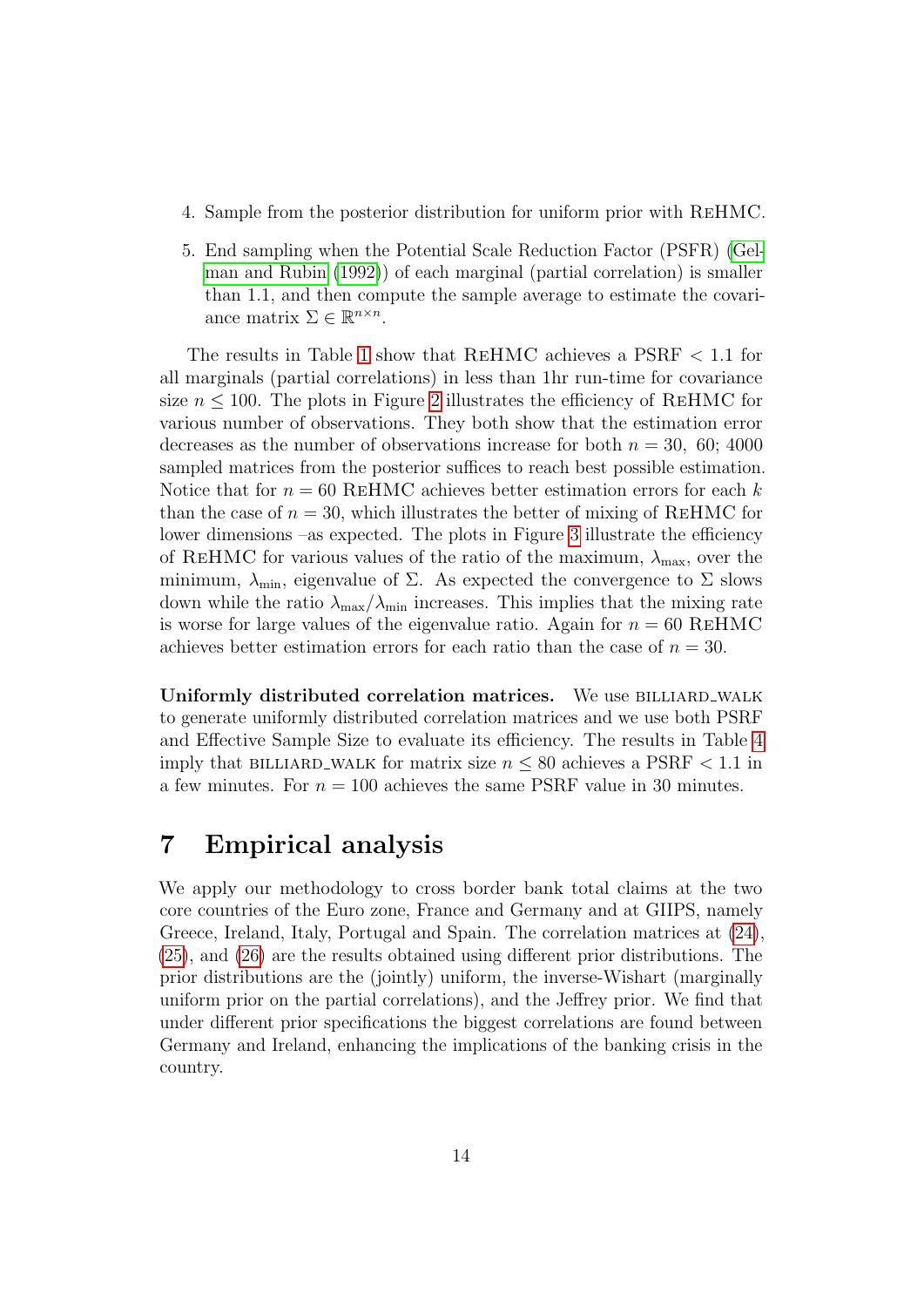<span id="page-14-1"></span>

|               |          | France    | Italy     | Germany   | Greece    | <b>Ireland</b> | Spain     | Portugal  |
|---------------|----------|-----------|-----------|-----------|-----------|----------------|-----------|-----------|
|               | France   |           | 0.3481    | 0.5226    | 0.1416    | $-0.1804$      | 0.0975    | 0.1124    |
|               | Italy    | 0.3481    |           | 0.3736    | $-0.0086$ | $-0.3928$      | 0.5222    | $-0.3239$ |
|               | Germany  | 0.5226    | 0.3736    |           | $-0.1345$ | 0.8331         | $-0.5701$ | 0.5859    |
| $\hat{C}_1 =$ | Greece   | 0.1416    | $-0.0086$ | $-0.1345$ |           | 0.0839         | 0.0836    | 0.0288    |
|               | Ireland  | $-0.1804$ | $-0.3928$ | 0.8331    | 0.0839    |                | 0.4053    | $-0.5792$ |
|               | Spain    | 0.0975    | 0.5222    | $-0.5701$ | 0.0836    | 0.4053         |           | 0.7623    |
|               | Portugal | 0.1124    | $-0.3239$ | 0.5859    | 0.0288    | $-0.5792$      | 0.7623    |           |
|               |          |           |           |           |           |                | (24)      |           |

<span id="page-14-2"></span>

|               |                | France | Italy     | Germany   | Greece    | <b>Ireland</b> | Spain         | Portugal  |
|---------------|----------------|--------|-----------|-----------|-----------|----------------|---------------|-----------|
|               | France         |        | 0.3531    | 0.4626    | 0.0979    | 0.0728         | 0.0835        | 0.2717    |
|               | Italy          | 0.3531 |           | 0.2170    | 0.0244    | $-0.0974$      | 0.2750        | 0.1016    |
|               | Germany        | 0.4626 | 0.2170    |           | $-0.1024$ | 0.4913         | $-0.1284$     | 0.2364    |
| $\hat{C}_2 =$ | Greece         | 0.0979 | 0.0244    | $-0.1024$ |           | $-0.0108$      | 0.2488        | 0.0614    |
|               | <b>Ireland</b> | 0.0728 | $-0.0974$ | 0.4913    | $-0.0108$ |                | $-0.0894$     | $-0.1657$ |
|               | Spain          | 0.0835 | 0.2750    | $-0.1284$ | 0.2488    | $-0.0894$      |               | 0.4183    |
|               | Portugal       | 0.2717 | 0.1016    | 0.2364    | 0.0614    | $-0.1657$      | 0.4183        |           |
|               |                |        |           |           |           |                |               |           |
|               |                |        |           |           |           |                | $^{\prime}25$ |           |

<span id="page-14-3"></span>

|               |                | France    | Italy     | Germany   | Greece    | <b>Ireland</b> | Spain     | Portugal  |
|---------------|----------------|-----------|-----------|-----------|-----------|----------------|-----------|-----------|
|               | France         |           | 0.3786    | 0.5185    | 0.0893    | $-0.0149$      | 0.0734    | 0.2382    |
|               | Italy          | 0.3786    |           | 0.2193    | $-0.0170$ | $-0.1516$      | 0.3516    | $-0.0090$ |
|               | Germany        | 0.5185    | 0.2193    |           | $-0.1101$ | 0.6064         | $-0.2466$ | 0.3106    |
| $\hat{C}_3 =$ | Greece         | 0.0893    | $-0.0170$ | $-0.1101$ |           | 0.0397         | 0.2218    | 0.0390    |
|               | <b>Ireland</b> | $-0.0149$ | $-0.1516$ | 0.6064    | 0.0397    |                | $-0.0231$ | $-0.2467$ |
|               | Spain          | 0.0734    | 0.3516    | $-0.2466$ | 0.2218    | $-0.0231$      |           | 0.5290    |
|               | Portugal       | 0.2382    | $-0.0090$ | 0.3106    | 0.0390    | $-0.2467$      | 0.5290    |           |
|               |                |           |           |           |           |                |           |           |

(26)

## <span id="page-14-0"></span>8 Conclusions and future work

European integration and increased market contestability has been a major factor in increasing cross border banking. In particular, the membership of the European Union's Single Market, rather than membership of the Currency Union, has raised cross border lending significant. Under different prior specifications we obtain the same results in term of the magnitude of the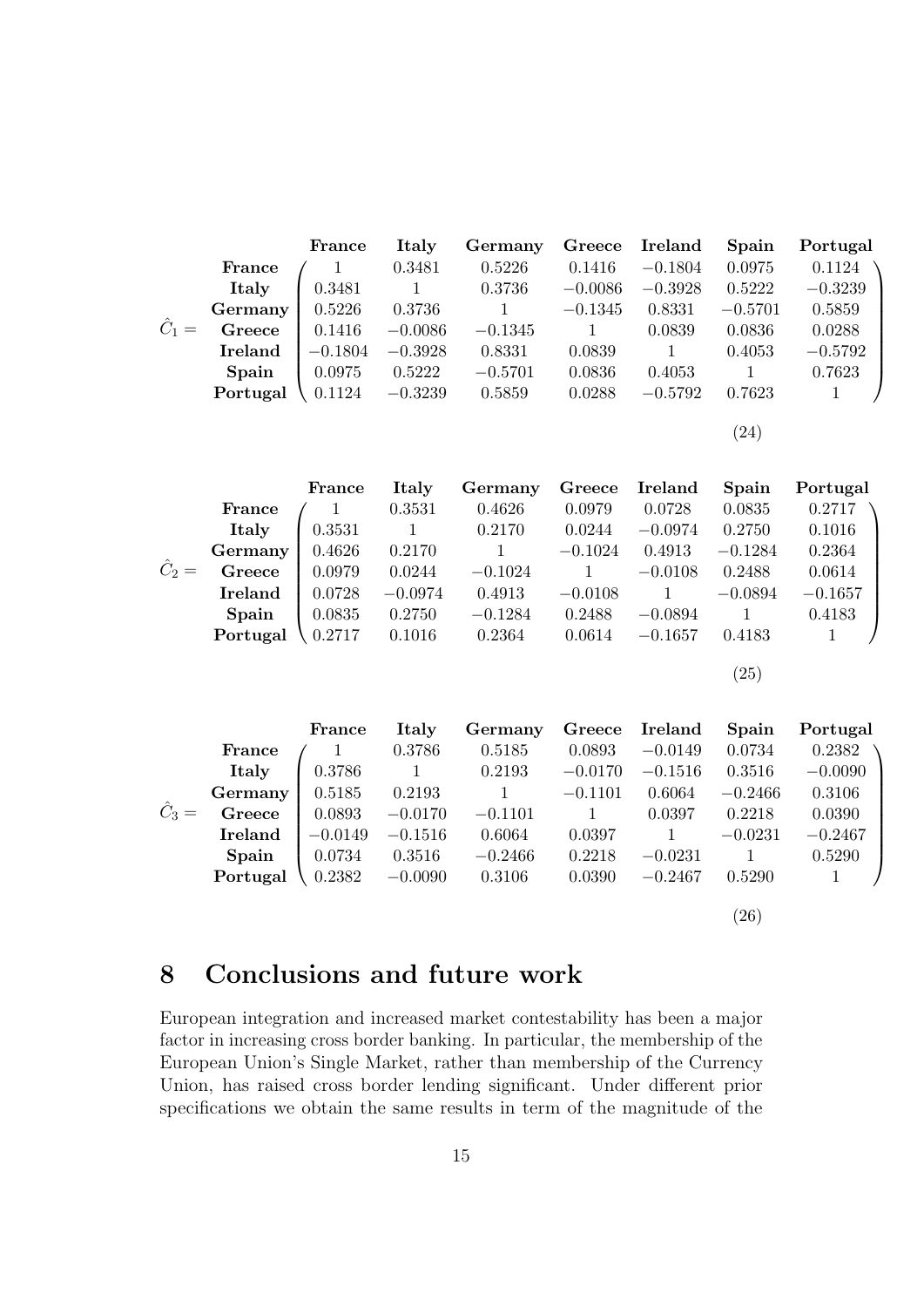<span id="page-15-0"></span>

Figure 1: A uniform sample from the set of  $3 \times 3$  correlation matrices,  $K = S \cap H$ , as defined in Section [4.0.1.](#page-9-1) Each point corresponds to a correlation matrix. We sample 20000 uniformly distributed points and plot them from two different angles.

correlations between Germany and Ireland, and Germany and France. The conclusion on the importance of the EU is strengthened by our investigation of the impacts of the 2011 Euro Area sovereign debt crisis on patterns of lending, when a significant fall in lending took place.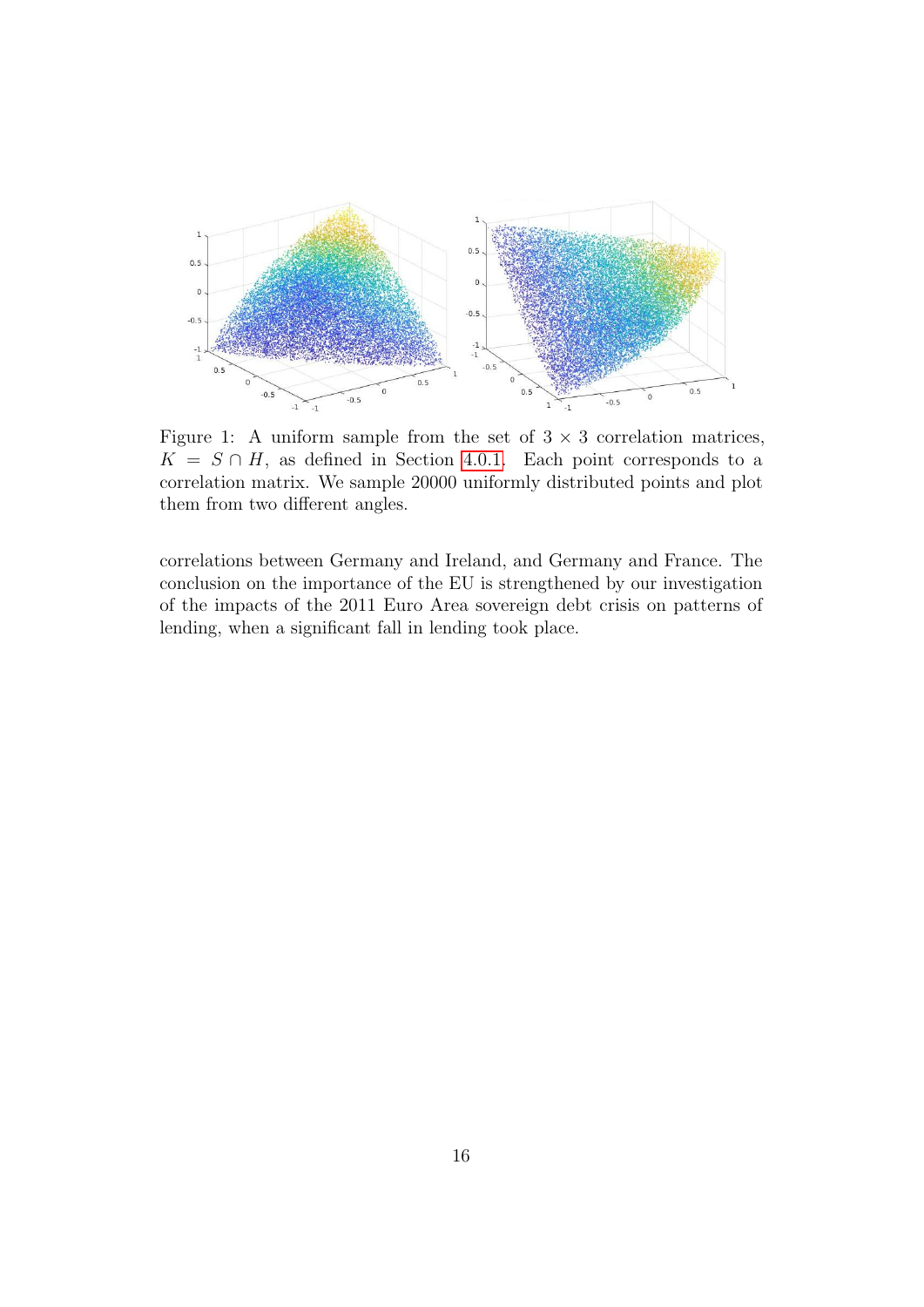<span id="page-16-0"></span>



Figure 2: The figures show the rate of convergence when sampling from the posterior distribution for uniform prior with ReHMC. The ratio of the maximum,  $\lambda_{\text{max}}$ , over the minimum,  $\lambda_{\text{min}}$ , eigenvalue of  $\Sigma$  is fixed to 5. We increase the sample size k from  $\mathcal{N}(0, \Sigma)$ . To measure the estimation we use the Frobenius norm of the difference  $\|\Sigma - \tilde{\Sigma}\|_F$ , where  $\tilde{\Sigma}$  is the estimation of the covariance matrix  $\Sigma \in \mathbb{R}^{n \times n}$  obtained from our methodology.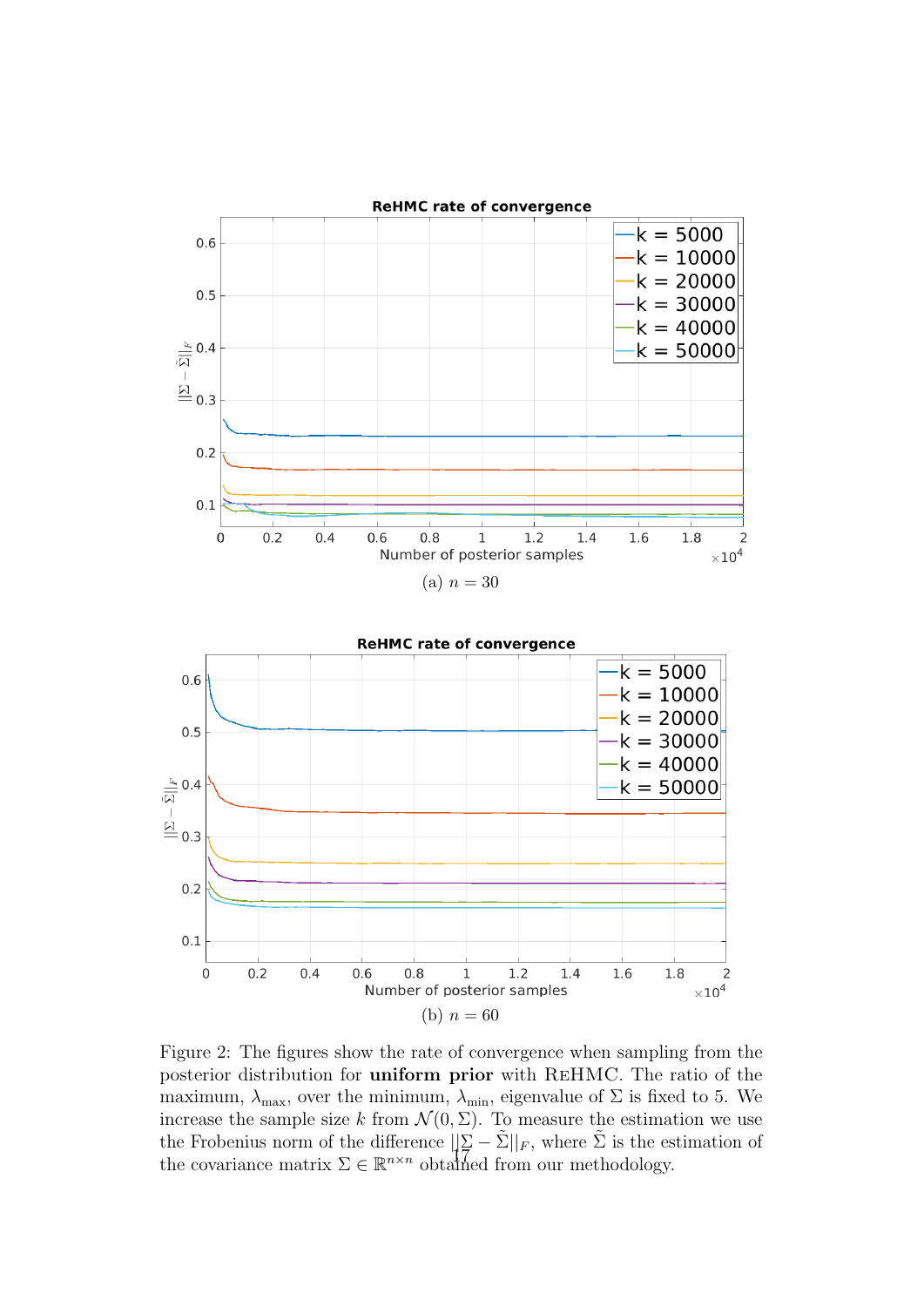<span id="page-17-0"></span>

Figure 3: The figures show the rate of convergence when sampling from the posterior distribution for uniform prior with ReHMC. Given a fixed sample size,  $k = 20000$ , drawn from  $\mathcal{N}(0, \Sigma)$ , the ratio of the maximum,  $\lambda_{\text{max}}$ , over the minimum,  $\lambda_{\min}$ , eigenvalue of  $\Sigma$  is increased from 1 to 100. To measure the estimation error, we use the Frobenius norm of the difference  $||\Sigma - \tilde{\Sigma}||_F$ , where  $\tilde{\Sigma}$  is the estimation of the covariance matrix  $\Sigma \in \mathbb{R}^{n \times n}$  obtained from our methodology.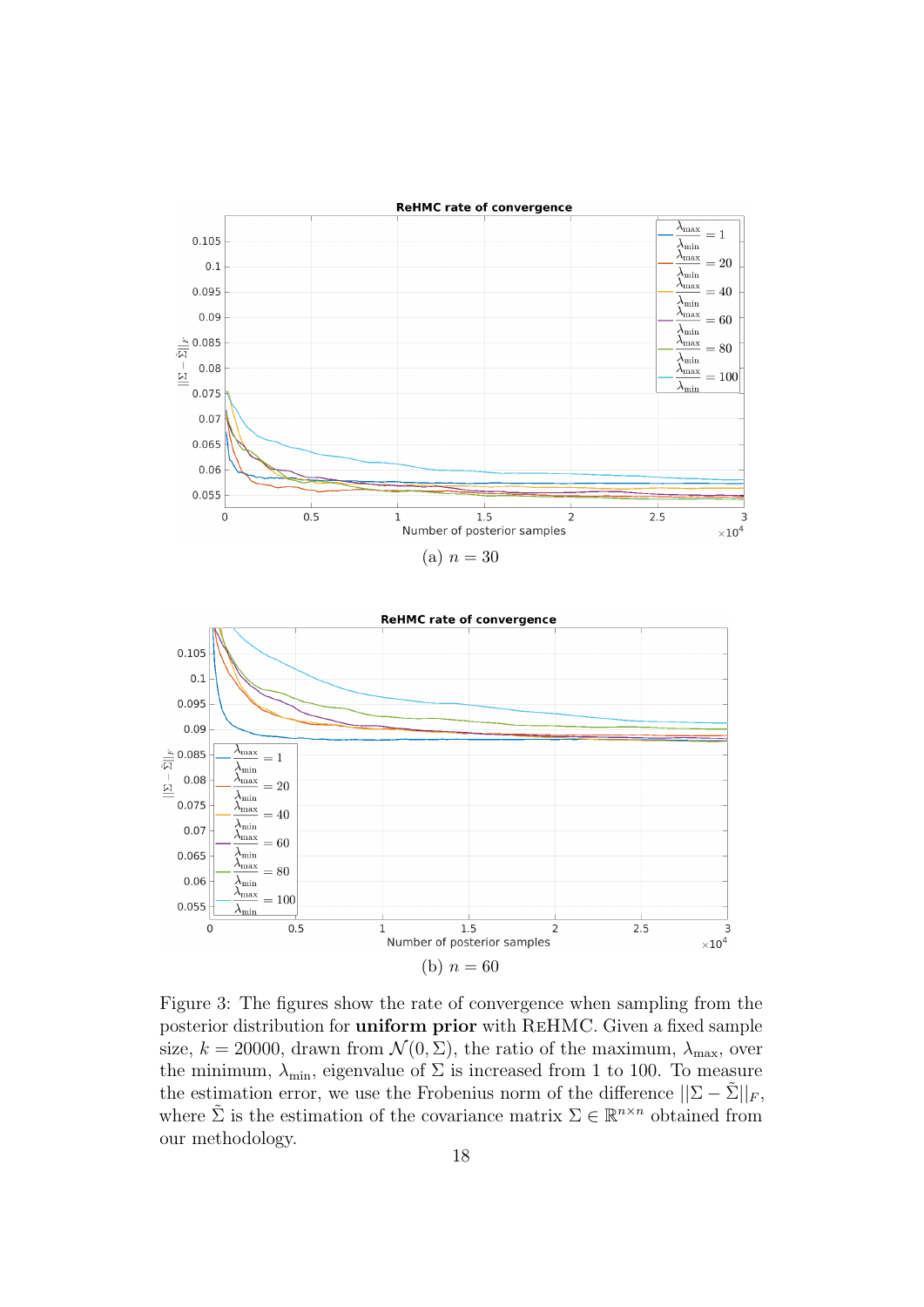<span id="page-18-1"></span>Table 1: We generate  $k = 20000$  vectors from the  $\mathcal{N}(0, \Sigma)$ ,  $\Sigma \in \mathbb{R}^{n \times n}$  and sample N correlation matrices from the posterior distribution for the **uniform prior** to compute an estimation  $\tilde{\Sigma} \in \mathbb{R}^{n \times n}$  for the covariance  $\Sigma$  by taking the sample average. In all cases the ratio of the maximum over the minimum eigenvalue of matrix  $\Sigma$  is equal to 5. (n) the dimension of the covariance matrix; (p) the total number of parameters to estimate; (N) the total number of covariance matrices that our implementation samples; (PSRF) the maximum value of PSRF among all marginals;(Ef) the average ESS of the univariate marginals over the run-time; (Time) the runtime in seconds;  $\tilde{\Sigma} \in \mathbb{R}^{n \times n}$  our estimation. To measure the estimation error, we compute several norms of the matrix  $\Sigma - \tilde{\Sigma}$ ;  $|| \cdot ||_1$ , is the maximum absolute column sum of the matrix;  $|| \cdot ||_2$  is the maximum singular value;  $|| \cdot ||_{\infty}$  is the maximum absolute row sum of the matrix;  $|| \cdot ||_F$  is the Frobenius norm;  $|| \cdot ||_P$  is the Bures–Wasserstein distance between positive definite matrices.

<span id="page-18-0"></span>

| (n)    | (p)  | (N)   | (PSRF) | (Ef)     | (Time)  | $   \cdot   _1$ | $   \cdot   _2$ | $  \cdot  _{\infty}$ | $\ \cdot\ _F$ | $   \cdot   _{\mathbb{P}}$ |
|--------|------|-------|--------|----------|---------|-----------------|-----------------|----------------------|---------------|----------------------------|
| 10     | 55   | 2000  | 1.0724 | 32.6348  | $3.3\,$ | 0.035705        | 0.021928        | 0.035705             | 0.034324      | 2.6718                     |
| 20     | 210  | 4000  | 1.0577 | 12.7512  | 10.4    | 0.075923        | 0.029873        | 0.075923             | 0.071673      | 4.0058                     |
| 30     | 465  | 6000  | 1.0659 | 4.0932   | 25.6    | 0.12342         | 0.045028        | 0.12342              | 0.12067       | 5.1406                     |
| 40     | 820  | 8000  | 1.0959 | 1.9651   | 50.6    | 0.17039         | 0.059043        | 0.17039              | 0.16957       | 6.104                      |
| 50     | 1275 | 10000 | 1.0831 | 0.87278  | 118.6   | 0.20963         | 0.060095        | 0.20963              | 0.20814       | 7.0111                     |
| 60     | 1830 | 14000 | 1.0807 | 0.38039  | 302.1   | 0.24964         | 0.072358        | 0.24964              | 0.25737       | 7.8063                     |
| $70\,$ | 2485 | 18000 | 1.0895 | 0.15345  | 645.3   | 0.29741         | 0.079939        | 0.29741              | 0.30457       | 8.6117                     |
| 80     | 3240 | 18000 | 1.0968 | 0.085758 | 1035    | 0.34885         | 0.088545        | 0.34885              | 0.35096       | 9.3502                     |
| 90     | 4095 | 18000 | 1.0945 | 0.059121 | 1477    | 0.39587         | 0.094438        | 0.39587              | 0.40633       | 10.058                     |
| 100    | 5050 | 28000 | 1.0812 | 0.027792 | 3739    | 0.45016         | 0.11067         | 0.45016              | 0.46043       | 10.6889                    |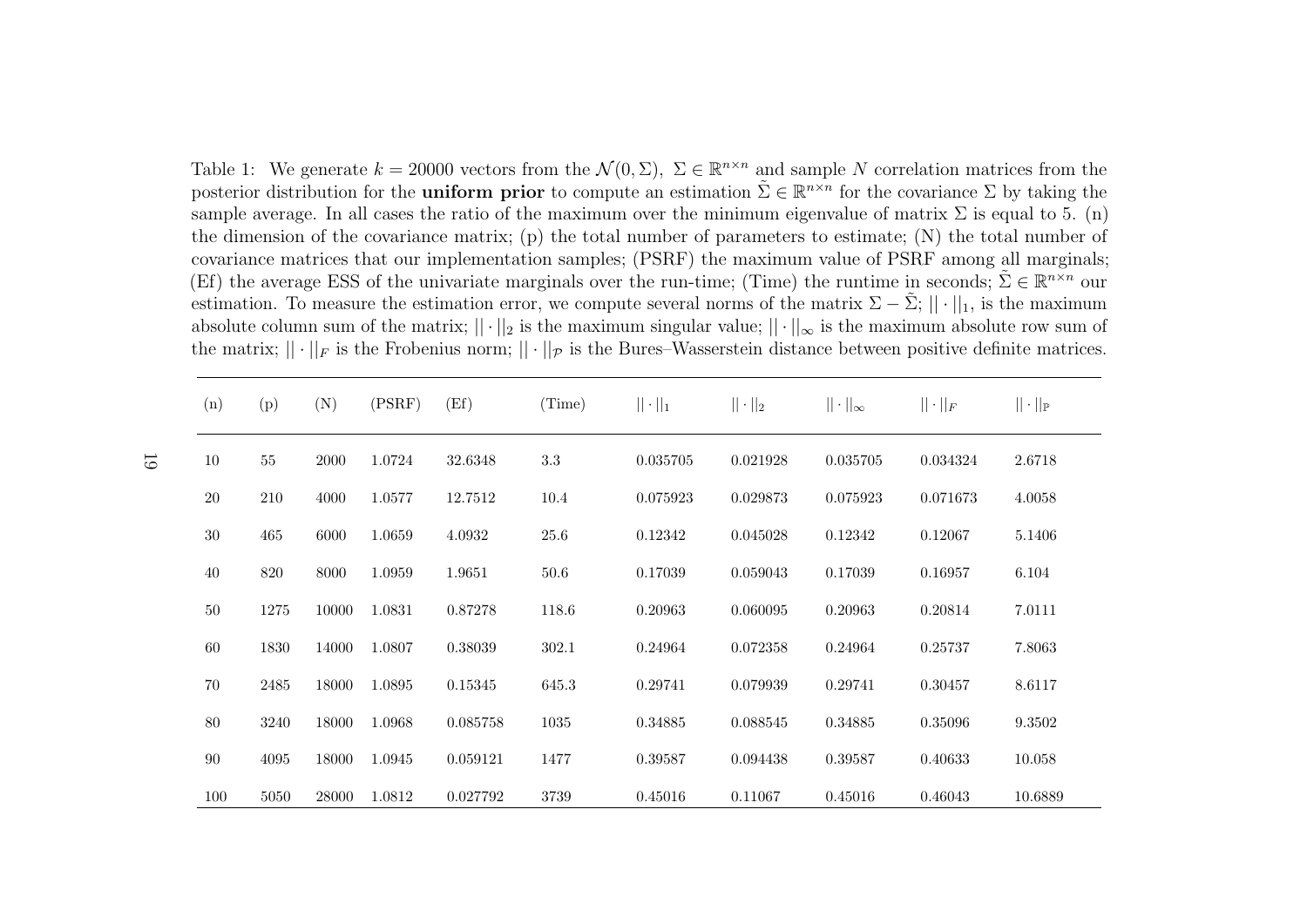<span id="page-19-0"></span>Table 2: Similar to the Table [1](#page-18-1) we generate  $k = 20000$  vectors from the  $\mathcal{N}(0, \Sigma)$ ,  $\Sigma \in \mathbb{R}^{n \times n}$  and sample N correlation we think the second state of the second state  $\Sigma$  (respectively) matrices from the posterior distribution for the **inverse-Wishart prior** on the covariance matrix  $\Sigma$  (marginally uniform prior on the partial correlations). We compute an estimation  $\tilde{\Sigma} \in \mathbb{R}^{n \times n}$  for the covariance  $\Sigma$  by taking the sample average. In all cases the ratio of the maximum over the minimum eigenvalue of matrix  $\Sigma$  is equal to 5. (n) the dimension of the covariance matrix; (p) the total number of parameters to estimate; (N) the total number ofcovariance matrices that our implementation samples; (PSRF) the maximum value of PSRF among all marginals;(Ef) the average ESS of the univariate marginals over the run-time; (Time) the runtime in seconds;  $\tilde{\Sigma} \in \mathbb{R}^{n \times n}$  our estimation. To measure the estimation error, we compute several norms of the matrix  $\Sigma - \tilde{\Sigma}$ ;  $|| \cdot ||_1$ , is the maximum absolute column sum of the matrix;  $|| \cdot ||_2$  is the maximum singular value;  $|| \cdot ||_{\infty}$  is the maximum absolute row sum of the matrix of the matrix of the matrix of the matrix of the matrix of the matrix of the matrix of t the matrix;  $|| \cdot ||_F$  is the Frobenius norm;  $|| \cdot ||_P$  is the Bures–Wasserstein distance between positive definite matrices.

| (n) | (p)  | (N)   | (PSRF) | (Ef)     | (Time) | $   \cdot   _1$ | $   \cdot   _2$ | $  \cdot  _{\infty}$ | $  \cdot  _F$ | $   \cdot   _{\mathbb{P}}$ |
|-----|------|-------|--------|----------|--------|-----------------|-----------------|----------------------|---------------|----------------------------|
| 10  | 55   | 2000  | 1.0293 | 69.0955  | 1.7    | 0.04022         | 0.019063        | 0.04022              | 0.035261      | 2.6392                     |
| 20  | 210  | 6000  | 1.0507 | 11.653   | 12.1   | 0.078027        | 0.030522        | 0.078027             | 0.072878      | 4.1151                     |
| 30  | 465  | 6000  | 1.0682 | 3.6884   | 33.7   | 0.1277          | 0.040661        | 0.1277               | 0.11813       | 5.1847                     |
| 40  | 820  | 6000  | 1.077  | 1.5175   | 61.1   | 0.18244         | 0.062127        | 0.18244              | 0.17631       | 6.1069                     |
| 50  | 1275 | 10000 | 1.0788 | 0.56586  | 175.2  | 0.2752          | 0.089099        | 0.2752               | 0.26491       | 6.9469                     |
| 60  | 1830 | 12000 | 1.0829 | 0.24811  | 362.2  | 0.35968         | 0.11203         | 0.35968              | 0.37015       | 7.7821                     |
| 70  | 2485 | 18000 | 1.0836 | 0.11837  | 861.9  | 0.50111         | 0.14321         | 0.50111              | 0.50183       | 8.5745                     |
| 80  | 3240 | 14000 | 1.0835 | 0.10233  | 1009   | 0.61395         | 0.16934         | 0.61395              | 0.68428       | 9.207                      |
| 90  | 4095 | 18000 | 1.0822 | 0.064164 | 1855   | 0.78279         | 0.19559         | 0.78279              | 0.855         | 9.8984                     |
| 100 | 5050 | 28000 | 1.0955 | 0.022348 | 4445   | 0.96951         | 0.21895         | 0.96951              | 1.0909        | 10.5272                    |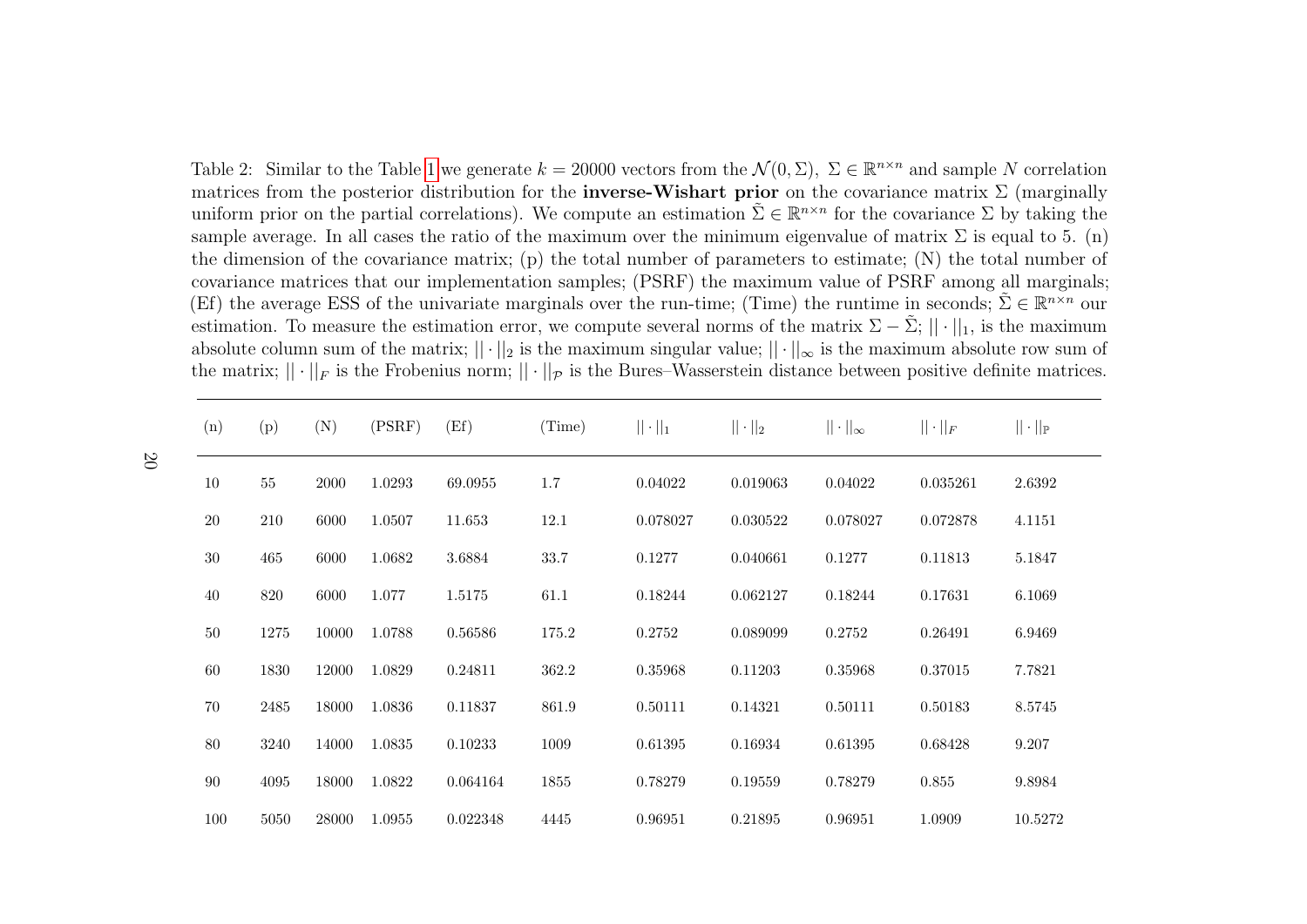Table 3: Similar to the Tables [1](#page-18-1) [2](#page-19-0) we generate  $k = 20000$  vectors from the  $\mathcal{N}(0, \Sigma)$ ,  $\Sigma \in \mathbb{R}^{n \times n}$  and sample N<br>completion metals from the pretarion distribution for the Leftness prior on the convictions metric correlation matrices from the posterior distribution for the **Jeffreys prior** on the covariance matrix  $\Sigma$ . We compute an estimation  $\tilde{\Sigma} \in \mathbb{R}^{n \times n}$  for the covariance  $\Sigma$  by taking the sample average. In all cases the ratio of the maximum over the minimum eigenvalue of matrix  $\Sigma$  is equal to 5. (n) the dimension of the covariance matrix; (p) the total number of parameters to estimate; (N) the total number of covariance matrices that our implementation samples; (PSRF) the maximum value of PSRF among all marginals; (Ef) the average ESS of the univariate marginals over therun-time; (Time) the runtime in seconds;  $\tilde{\Sigma} \in \mathbb{R}^{n \times n}$  our estimation. To measure the estimation error, we compute several norms of the matrix  $\Sigma - \tilde{\Sigma}$ ;  $|| \cdot ||_1$ , is the maximum absolute column sum of the matrix;  $|| \cdot ||_2$  is the maximum singular value;  $|| \cdot ||_{\infty}$  is the maximum absolute row sum of the matrix;  $|| \cdot ||_F$  is the Frobenius norm;  $|| \cdot ||_P$  is the Bures–Wasserstein distance between positive definite matrices.

| (n) | (p)  | (N)   | (PSRF) | (Ef)     | (Time) | $   \cdot   _1$ | $   \cdot   _2$ | $  \cdot  _{\infty}$ | $  \cdot  _F$ | $   \cdot   _{\mathbb{P}}$ |
|-----|------|-------|--------|----------|--------|-----------------|-----------------|----------------------|---------------|----------------------------|
| 10  | 55   | 2000  | 1.0372 | 86.7837  | 1.4    | 0.10369         | 0.052772        | 0.10369              | 0.097158      | 2.6548                     |
| 20  | 210  | 4000  | 1.034  | 24.022   | 6.1    | 0.21444         | 0.10439         | 0.21444              | 0.20084       | 4.0746                     |
| 30  | 465  | 4000  | 1.0803 | 5.7592   | 14.2   | 0.31413         | 0.12456         | 0.31413              | 0.29484       | 5.1996                     |
| 40  | 820  | 6000  | 1.0772 | 1.973    | 47.6   | 0.43008         | 0.16028         | 0.43008              | 0.43188       | 6.0951                     |
| 50  | 1275 | 6000  | 1.07   | 0.89524  | 102.6  | 0.56755         | 0.18019         | 0.56755              | 0.5566        | 6.9751                     |
| 60  | 1830 | 6000  | 1.0941 | 0.46302  | 197.9  | 0.61402         | 0.20016         | 0.61402              | 0.66329       | 7.7361                     |
| 70  | 2485 | 10000 | 1.0759 | 0.19227  | 596.2  | 0.75874         | 0.20802         | 0.75874              | 0.79466       | 8.4541                     |
| 80  | 3240 | 10000 | 1.0869 | 0.096447 | 999.2  | 0.80188         | 0.21287         | 0.80188              | 0.86547       | 9.2639                     |
| 90  | 4095 | 12000 | 1.0917 | 0.054895 | 1870   | 0.8941          | 0.21456         | 0.8941               | 0.973         | 9.904                      |
| 100 | 5050 | 30000 | 1.0874 | 0.025721 | 3589   | 0.87346         | 0.2294          | 0.9075               | 1.1034        | 10.8923                    |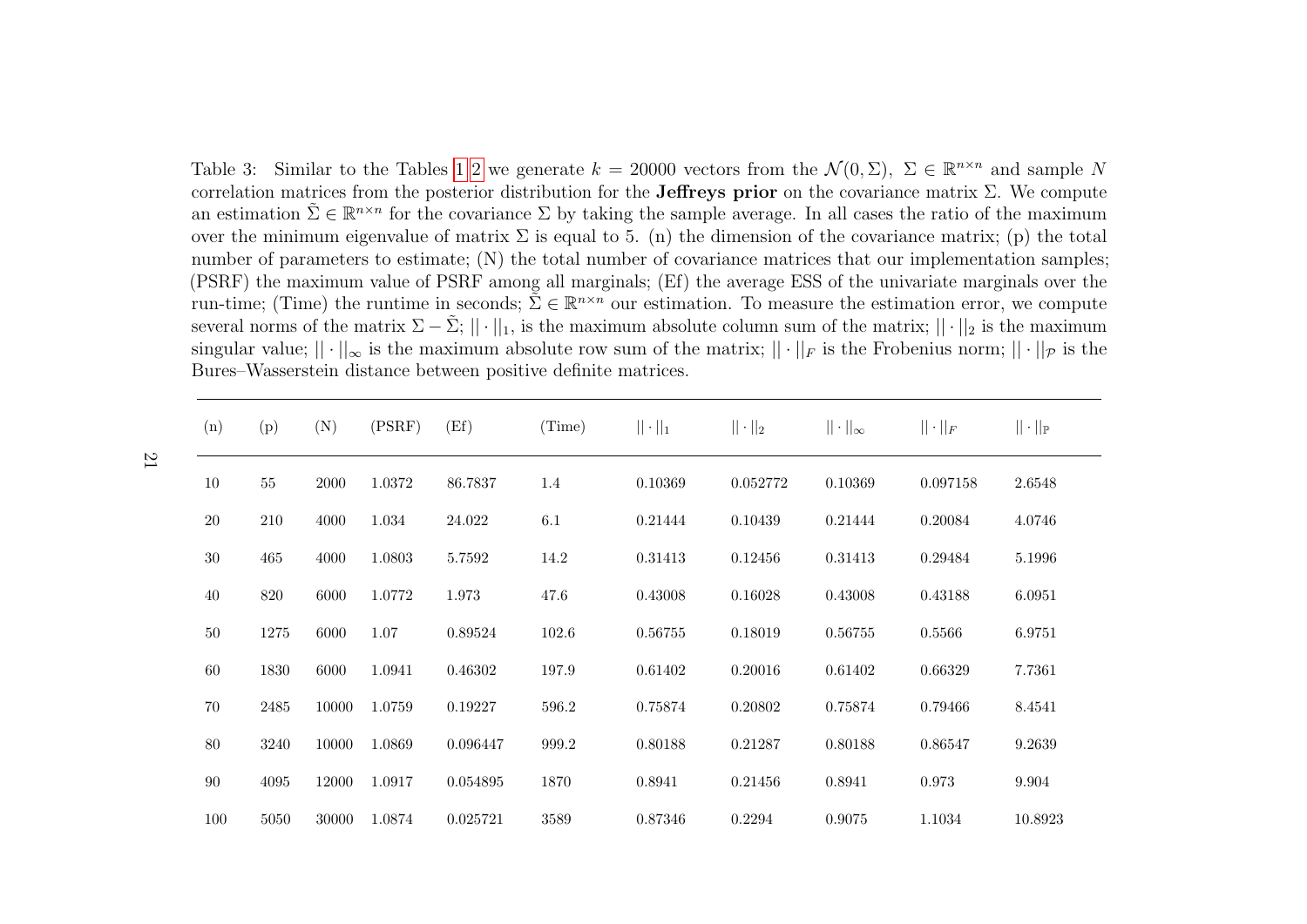<span id="page-21-0"></span>

| 'n, | $\lbrack p)$ | $(\mathrm{N})$ | (PSRF) | (Ef) | (Time) |
|-----|--------------|----------------|--------|------|--------|
| 20  | 210          | 600            | 1.08   | 38   | 4.2    |
| 40  | 820          | 1200           | 1.09   | 21   | 25     |
| 60  | 1830         | 3000           | 1.07   | 57   | 228    |
| 80  | 3240         | 3600           | 1.09   | 51   | 656    |
| 100 | 5050         | 6200           | 1.09   | 42   | 1838   |

Table 4: We generate uniformly correlation matrices with BILLIARD\_WALK until we achieve a  $PSRF < 1.1.$  (n) the dimension of the covariance matrix; (p) the total number of parameters to estimate; (N) the total number of correlation matrices that our implementation samples; (PSRF) the maximum value of PSRF among all marginals; (Ef) the average ESS of the univariate marginals over the run-time; (Time) the runtime in seconds;.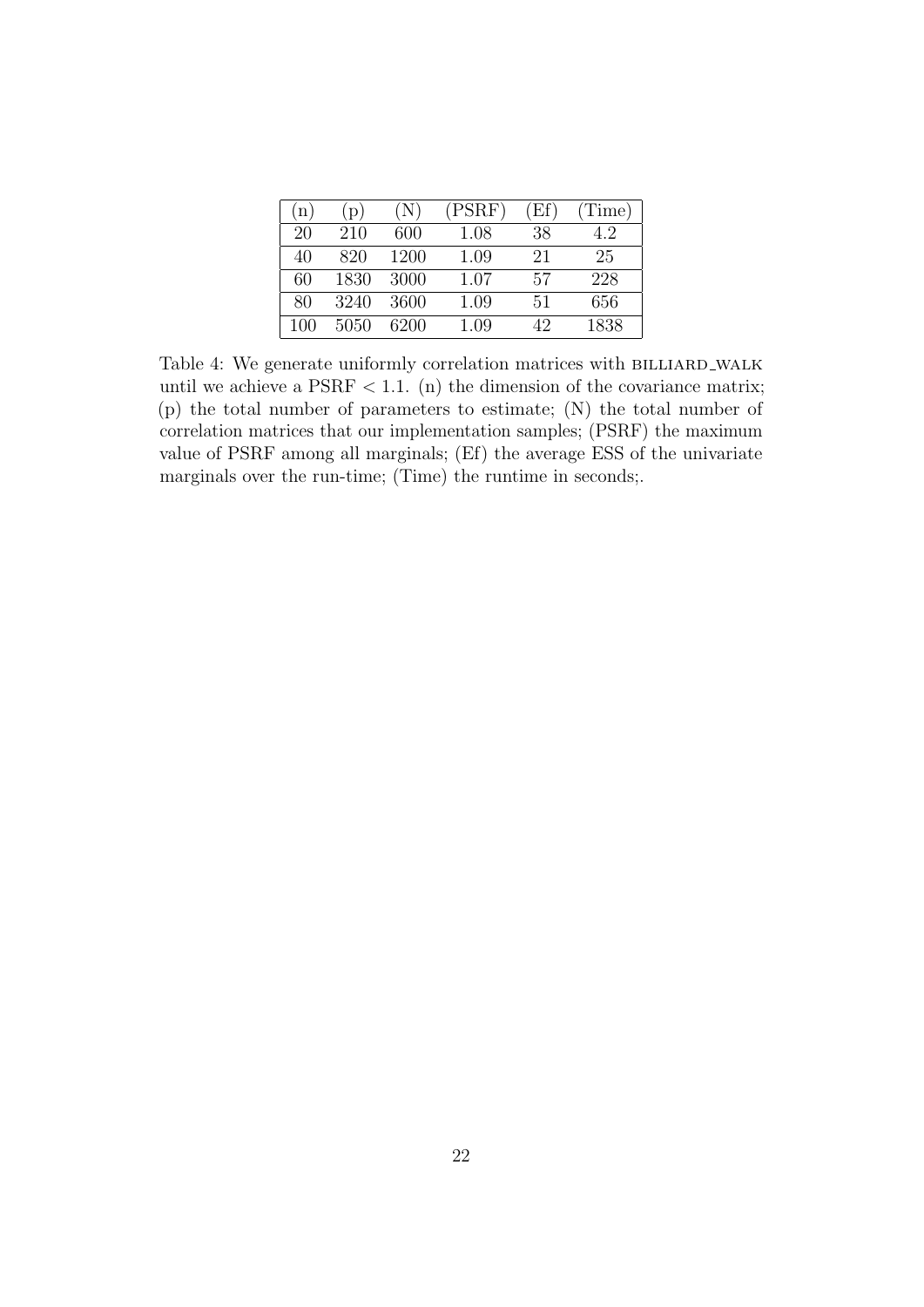## References

- <span id="page-22-5"></span>Abedifar, Pejman, Paolo Giudici, and Shatha Qamhieh Hashem (2017) 'Heterogeneous market structure and systemic risk: Evidence from dual banking systems.' Journal of Financial Stability 33, 96 – 119
- <span id="page-22-0"></span>Acharya, Viral, Robert Engle, and Matthew Richardson (2012) 'Capital shortfall: A new approach to ranking and regulating systemic risks.' American Economic Review 102(3), 59–64
- <span id="page-22-2"></span>Adrian, Tobias, and Markus K. Brunnermeier (2016) 'CoVaR.' American Economic Review 106(7), 1705–1741
- <span id="page-22-10"></span>Afshar, Hadi Mohasel, and Justin Domke (2015) 'Reflection, refraction, and Hamiltonian Monte Carlo.' In 'Advances in neural information processing systems' pp. 3007–3015
- <span id="page-22-3"></span>Ahelegbey, Daniel Felix, Monica Billio, and Roberto Casarin (2016) 'Bayesian graphical models for structural vector autoregressive processes.' Journal of Applied Econometrics 31(2), 357–386
- <span id="page-22-1"></span>Allen, Franklin, Ana Babus, and Elena Carletti (2012) 'Asset commonality, debt maturity and systemic risk.' Journal of Financial Economics 104(3), 519–534
- <span id="page-22-9"></span>Alvarez, Ignacio, Jarad Niemi, and Matt Simpson (2016) 'Bayesian inference for a covariance matrix'
- <span id="page-22-6"></span>Avdjiev, Stefan, Paolo Giudici, and Alessandro Spelta (2019) 'Measuring contagion risk in international banking.' Journal of Financial Stability 42, 36–51
- <span id="page-22-7"></span>Barnard, John, Robert McCulloch, and Xiao Li Meng (2000) 'Modeling covariance matrices in terms of standard deviations and correlations, with application to shrinkage.' Statistica Sinica 10(4), 1281–1311
- <span id="page-22-4"></span>Battiston, Stefano, Domenico Delli Gatti, Mauro Gallegati, Bruce Greenwald, and Joseph E.Stiglitz (2012)) 'Liaisons dangereuses:increasing connectivity, risk sharing, and systemic risk.' Journal of Economic Dynamics & Control 36, 1121–1141
- <span id="page-22-8"></span>Bendel, Robert B., and M. Ray Mickey (1978) 'Population correlation matrices for sampling experiments.' Communications in Statistics - Simulation and Computation 7(2), 163–182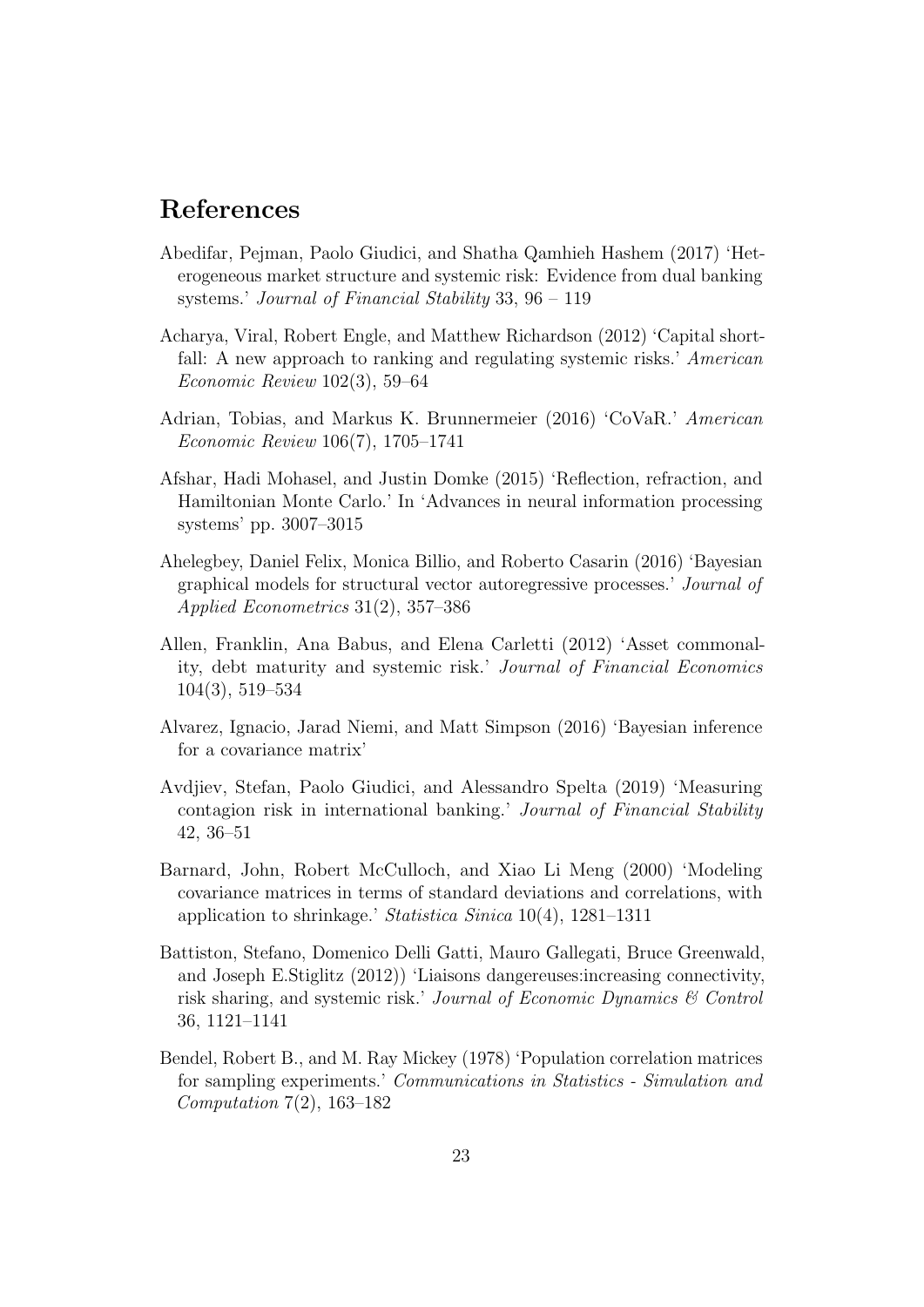- <span id="page-23-0"></span>Benoit, Sylvain, Jean-Edouard Colliard, Christophe Hurlin, and Christophe Pérignon (2017) 'Where the risks lie: A survey on systemic risk.' Review of Finance 21(1), 109–152
- <span id="page-23-1"></span>Billio, Monica, Mila Getmansky, Andrew W. Lo, and Loriana Pelizzon (2012) 'Econometric measures of connectedness and systemic risk in the finance and insurance sectors.' Journal of Financial Economics 104(3), 535–559
- <span id="page-23-9"></span>Brown, P., and J. Zidek (1994) 'Inference for a covariance matrix'
- <span id="page-23-2"></span>Brownlees, Christian T., and Robert F. Engle (2017) 'SRISK: A Conditional Capital Shortfall Measure of Systemic Risk.' The Review of Financial Studies 30(1), 48–79
- <span id="page-23-8"></span>Budden Mark, Hadavas Paul, Hoffman Lorrie (2008) 'On the generation of correlation matrices.' Applied Mathematics E-Notes [electronic only] 8, 279–282
- <span id="page-23-3"></span>Calabrese, Raffaella, and Paolo Giudici (2015) 'Estimating bank default with generalised extreme value regression models.' Journal of the Operational Research Society 66, 1783––1792
- <span id="page-23-10"></span>Chalkis, Apostolos, Ioannis Emiris, Vissarion Fisikopoulos, Panagiotis Repouskos, and Elias Tsigaridas (2020) 'Efficient sampling from feasible sets of sdps and volume approximation'
- <span id="page-23-5"></span>Chalmers, C.P. (1975) 'Generation of correlation matrices with a given eigen–structure.' Journal of Statistical Computation and Simulation 4(2), 133–139
- <span id="page-23-6"></span>Davies, Philip, and Nicholas Higham (2000) 'Numerically stable generation of correlation matrices and their factors.' BIT 40, 640–651
- <span id="page-23-7"></span>Dhillon, Inderjit S., Robert W. Heath, Mátyás A. Sustik, and Joel A. Tropp (2005) 'Generalized finite algorithms for constructing hermitian matrices with prescribed diagonal and spectrum.' SIAM J. Matrix Anal. Appl.  $27(1), 61-71$
- <span id="page-23-4"></span>Diebold, F., and K Yilmaz (2014) 'On the Network Topology of Variance Decompositions: Measuring the Connectedness of Financial Firms.' Journal of Econometrics 182(1), 119–134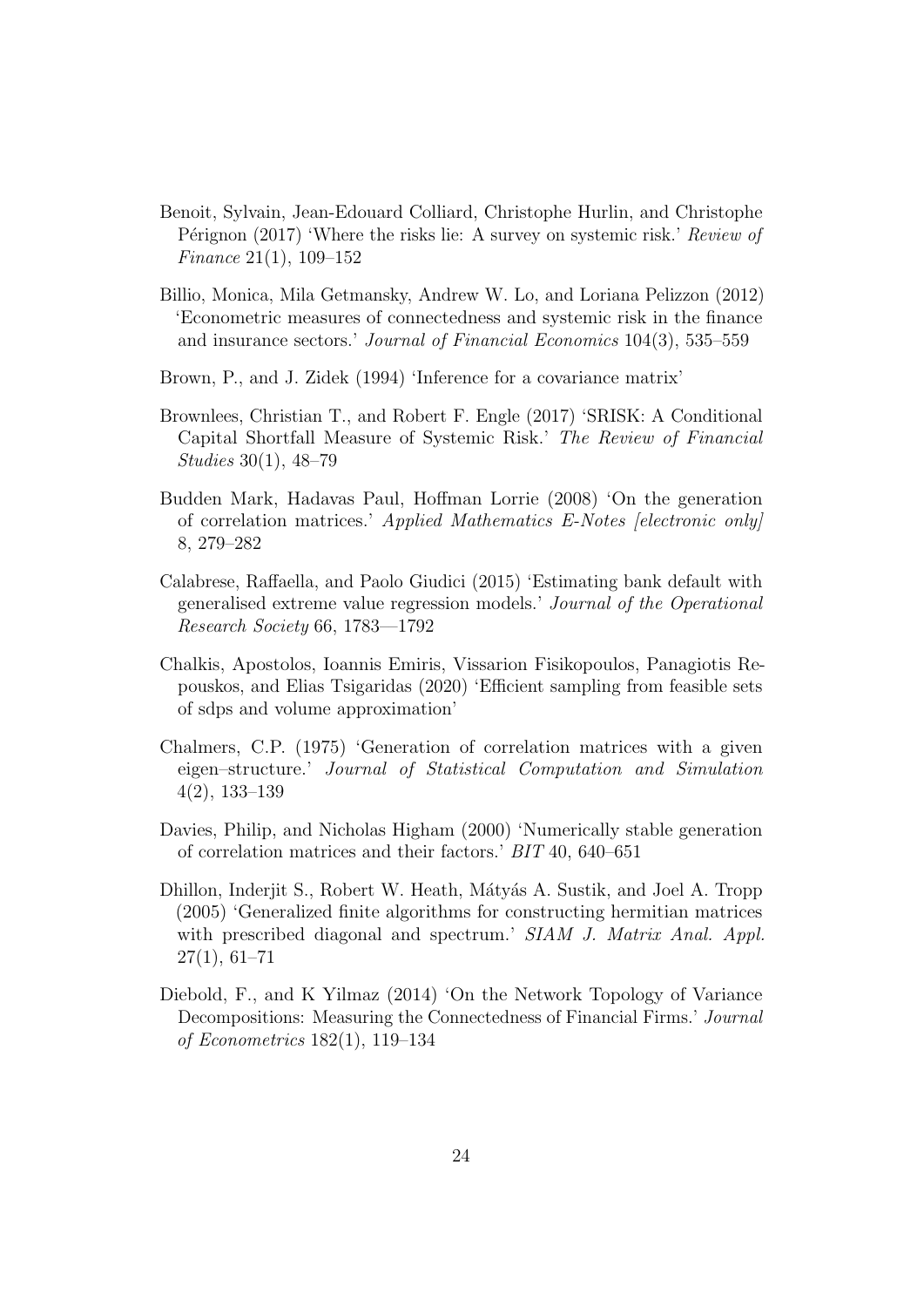- <span id="page-24-8"></span>Emmert-Streib, Frank, Shailesh Tripathi, and Matthias Dehmer (2019) 'Constrained covariance matrices with a biologically realistic structure: Comparison of methods for generating high-dimensional gaussian graphical models.' Frontiers in Applied Mathematics and Statistics 5, 17
- <span id="page-24-5"></span>Geisser, Seymour (1965) 'Bayesian estimation in multivariate analysis.' The Annals of Mathematical Statistics 36(1), 150–159
- <span id="page-24-4"></span>Geisser, Seymour, and Jerome Cornfield (1963) 'Posterior distributions for multivariate normal parameters.' Journal of the Royal Statistical Society. Series B (Methodological) 25(2), 368–376
- <span id="page-24-12"></span>Gelman, Andrew, and Donald B. Rubin (1992) 'Inference from iterative simulation using multiple sequences.' Statistical Science 7(4), 457–472
- <span id="page-24-1"></span>Gennaioli, Nicola, Andrei Shliefer, and Robert W. Vishny (2013) 'A model of shadow banking.' Journal of Finance 68(4), 1331–1363
- <span id="page-24-3"></span>Giudici, P., and A. Spelta (2016) 'Graphical network models for international financial flows.' Journal of Business  $\mathcal C$  Economic Statistics 34(1), 128–138
- <span id="page-24-2"></span>Giudici, Paolo, and Peter J. Green (1999) 'Decomposable graphical gaussian model determination.' Biometrika 86, 785––801
- <span id="page-24-10"></span>Gryazina, Elena, and Boris Polyak (2012) 'Random sampling: Billiard walk algorithm.' European Journal Operational Research 238, 497–504
- <span id="page-24-9"></span>Hardin, Johanna, Stephan Ramon Garcia, and David Golan (2013) 'A method for generating realistic correlation matrices.' The Annals of Applied Statistics 7(3), 1733–1762
- <span id="page-24-6"></span>Holmes, R. B. (1991) 'On random correlation matrices.' SIAM Journal on Matrix Analysis and Applications 12(2), 239–272
- <span id="page-24-11"></span>Homan, Matthew D., and Andrew Gelman (2014) 'The no-u-turn sampler: Adaptively setting path lengths in hamiltonian monte carlo.' J. Mach. Learn. Res. 15(1), 1593–1623
- <span id="page-24-7"></span>Joe, Harry (2006) 'Generating random correlation matrices based on partial correlations.' Journal of Multivariate Analysis 97(10), 2177 – 2189
- <span id="page-24-0"></span>Kashyap, Anil K., Raghuram Rajan, and Jeremy C. Stein (2002) 'Banks as liquidity providers: An explanation for the coexistence of lending and deposit-taking.' The Journal of Finance 57(1), 33–74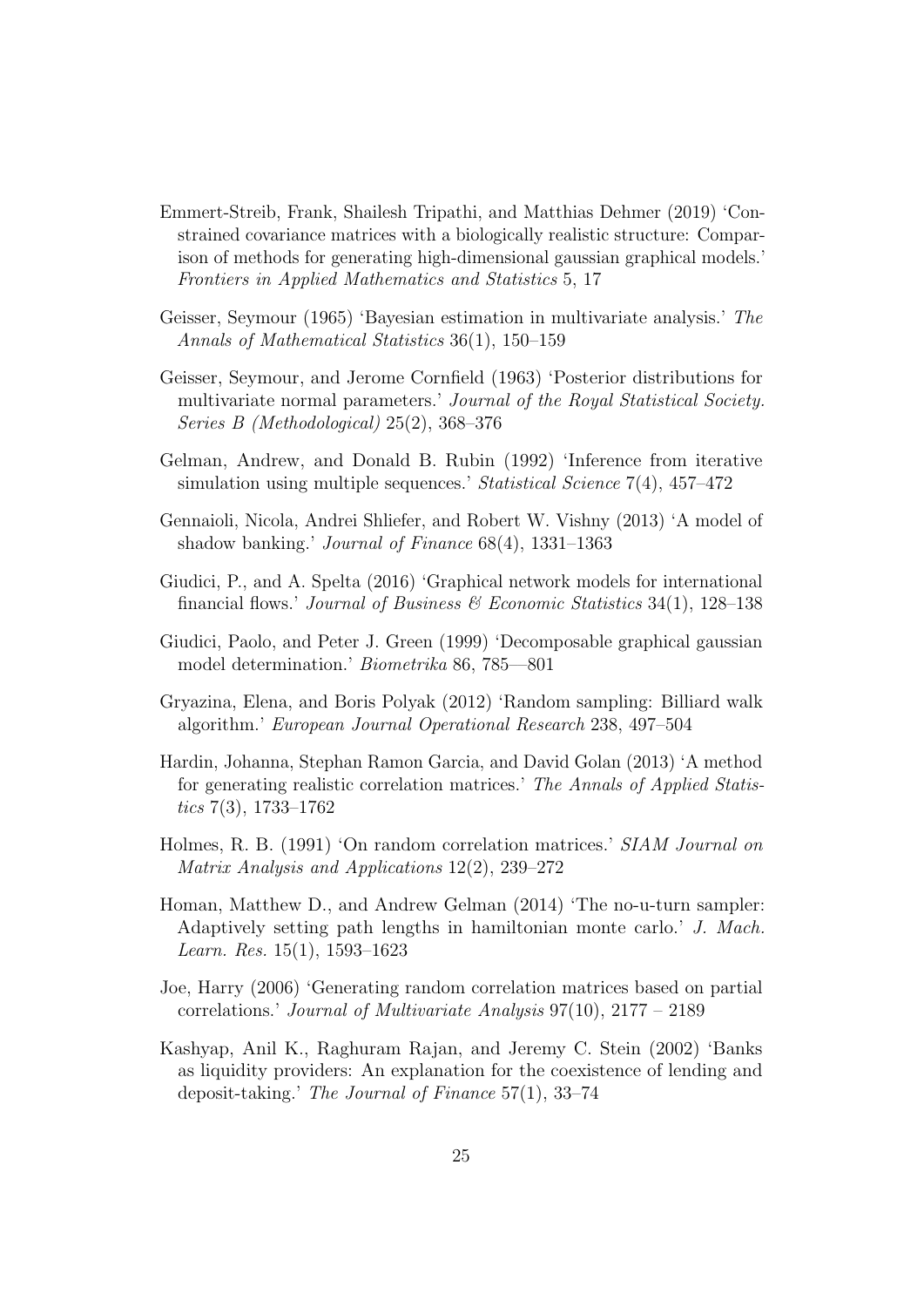- <span id="page-25-10"></span>Kollo, Tõnu, and Kaire Ruul (2003) 'Approximations to the distribution of the sample correlation matrix.' Journal of Multivariate Analysis 85(2), 318 – 334
- <span id="page-25-0"></span>Laeven, Luc, Lev Ratnovski, and Hui Tong (2016) 'Bank size, capital, and systemic risk: Some international evidence.' Journal of Banking  $\mathcal C$  Finance 69, S25–S34
- <span id="page-25-8"></span>Liu, Xuefeng, and Michael J. Daniels (2006) 'A new algorithm for simulating a correlation matrix based on parameter expansion and reparameterization.' Journal of Computational and Graphical Statistics 15(4), 897–914
- <span id="page-25-7"></span>Marsaglia, George, and Ingram Olkin (1984) 'Generating correlation matrices.' SIAM Journal on Scientific and Statistical Computing 5(2), 470–475
- <span id="page-25-12"></span>Nesterov, Yurii (2009) 'Primal-dual subgradient methods for convex problems.' Mathematical Programming 120, 221–259
- <span id="page-25-3"></span>Numpacharoen, Kawee, Amporn Atsawarungruangkit (2012) 'Generating correlation matrices based on the boundaries of their coefficients.' PloS one 7, 11
- <span id="page-25-9"></span>Pitt, Michael, David Chan, and Robert Kohn (2006) 'Efficient bayesian inference for gaussian copula regression models.' Biometrika 93(3), 537–554
- <span id="page-25-11"></span>Ramana, M., and A. Goldman (1999) 'Some geometric results in semidefinite programming.' J. Global Optimization
- <span id="page-25-4"></span>Robert, Christian P., Nicolas Chopin, and Judith Rousseau (2009) 'Harold Jeffreys's Theory of Probability Revisited.' Statistical Science 24(2), 141 – 172
- <span id="page-25-5"></span>Rousseeuw, Peter J., and Geert Molenberghs (1994) 'The shape of correlation matrices.' The American Statistician 48(4), 276–279
- <span id="page-25-1"></span>Shleifer, Andrei, and Robert W. Vishny (2010) 'Unstable banking.' Journal of Financial Economics 97(3), 306–318
- <span id="page-25-6"></span>Waller, Niels G. (2020) 'Generating correlation matrices with specified eigenvalues using the method of alternating projections.' The American Statistician 74(1), 21–28
- <span id="page-25-2"></span>Wong, Frederick, Christopher K. Carter, and Robert Kohn (2003) 'Efficient estimation of covariance selection models.' Biometrika 90(4), 809–830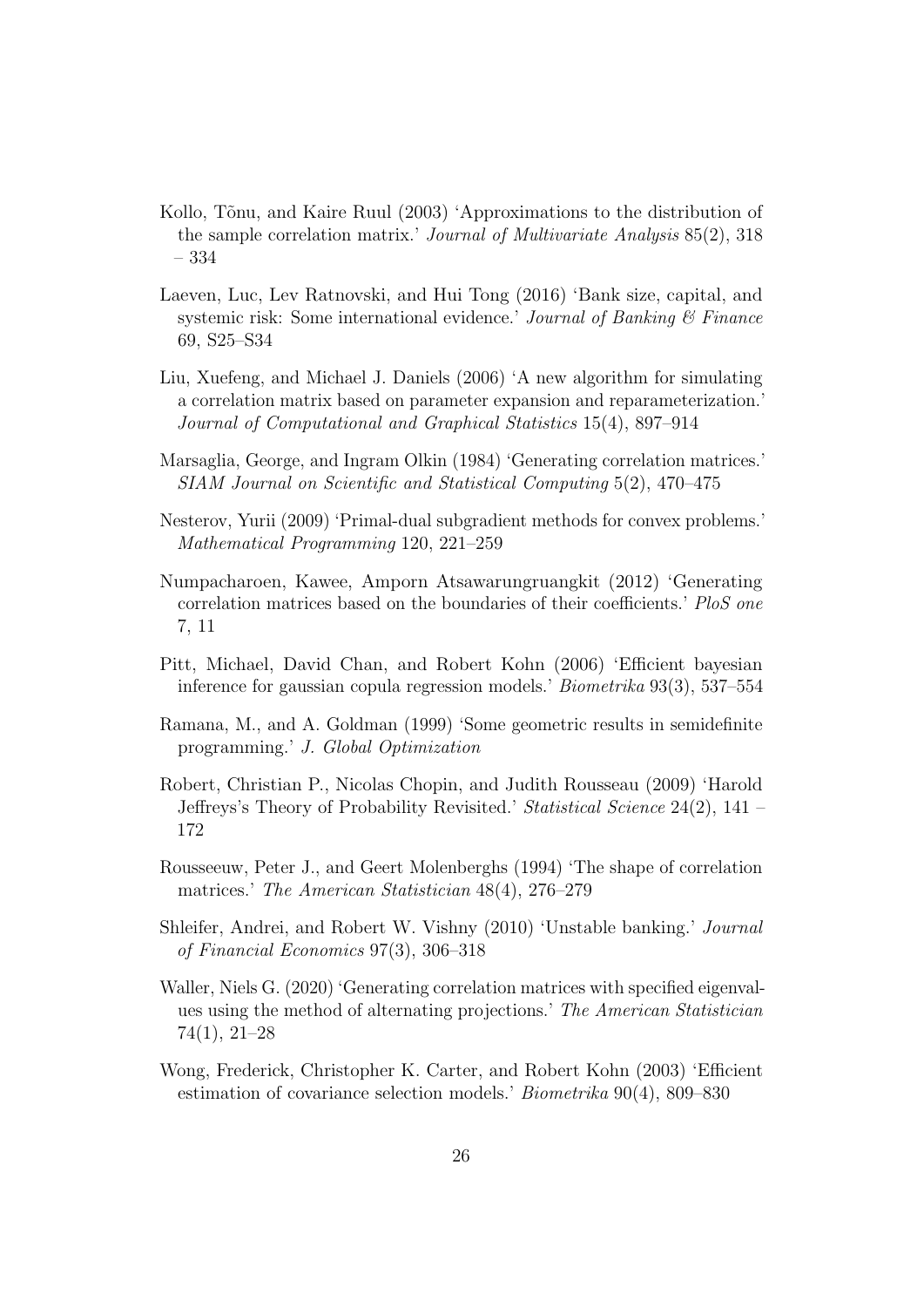<span id="page-26-0"></span>Zhang, Xiao, W. John Boscardin, and Thomas R Belin (2006) 'Sampling correlation matrices in bayesian models with correlated latent variables.' Journal of Computational and Graphical Statistics 15(4), 880–896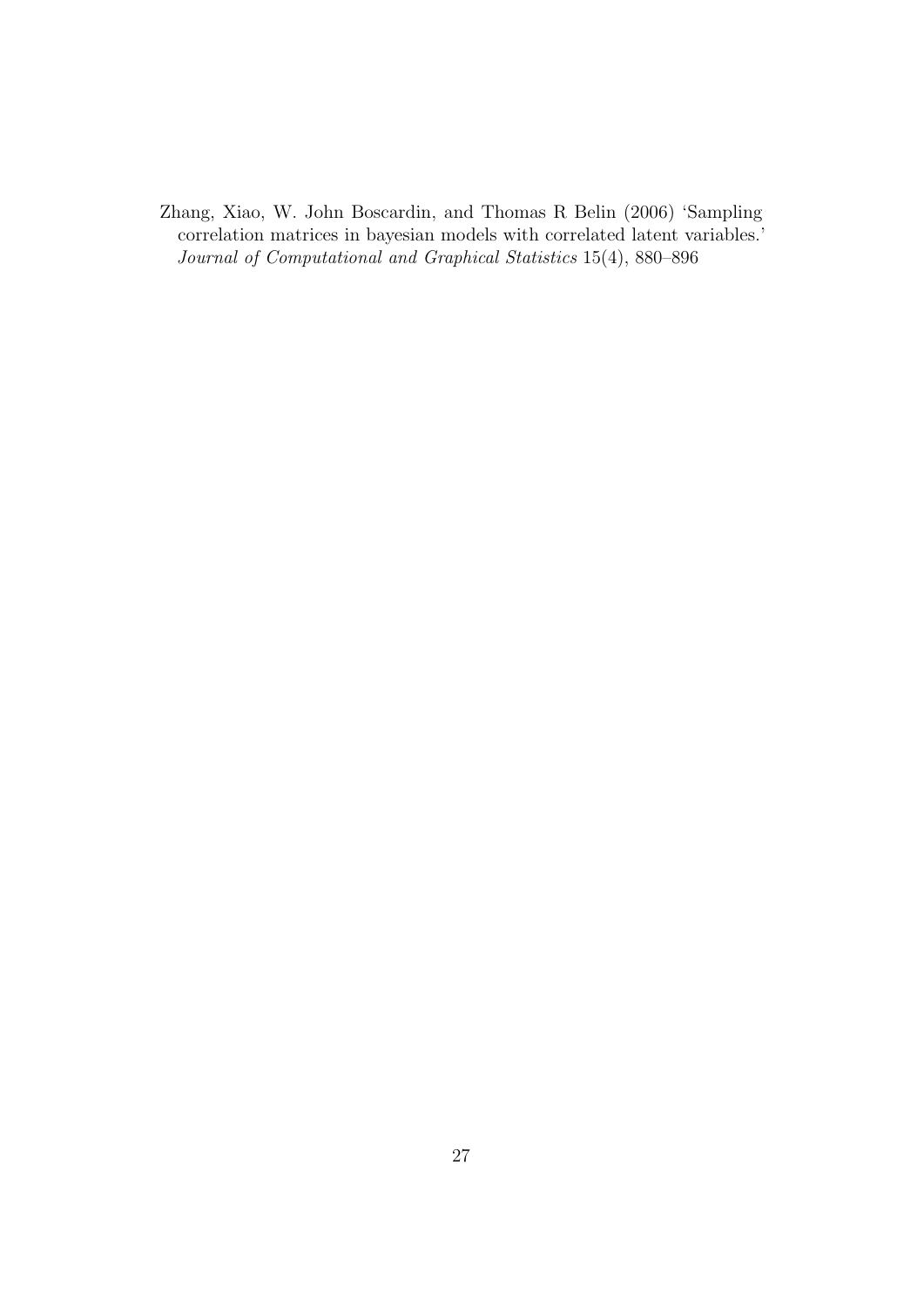## Appendix

## 1 Geometrical operations on the set of correlation matrices

The majority of geometric random walks are defined for general convex bodies and the implementation of their step is based on an oracle; usually the membership oracle. To specialize a random walk for a family or representation of convex bodies one has to come up with efficient algorithms for the basic geometric operations to realize the (various) oracles.

Thus, to use the geometric random walks we introduce we need to define certain fundamental geometrical operations that are necessary for their implementation. In particular, we develop three operations: membership, intersection and reflection. Then, each algorithm will employ some or all of these operations in order to sample from a density  $\pi(\mathbf{x})$  supported in the set of correlation matrices  $K$  of Equation [\(18\)](#page-8-1).

```
Algorithm 3: MEMBERSHIP(x)Input : A point \boldsymbol{x} \in \mathbb{R}^pOutput : answer whether x \in K or not
i s \cdot in \leftarrow \text{true};2(27) does not hold then is_in \leftarrow false;3 if(28) does not hold then is_in \leftarrow false;4 return is in;
```
### 1.1 Membership

The operation MEMBERSHIP decides whether a point  $\boldsymbol{x} \in \mathbb{R}^p$  lies in the interior of K. Since  $K = S \cap H$  it checks whether  $x \in H$  and  $x \in S$ . The first holds if and only if

<span id="page-27-0"></span>
$$
-1 \le x_i \le 1, \ i \in [p]. \tag{27}
$$

To check whether  $x \in S$  we check if the matrix

<span id="page-27-1"></span>
$$
F(\boldsymbol{x}) \succ 0,\tag{28}
$$

that is whether matrix  $F(x)$  is a positive definite matrix. If both the Equations [\(27\)](#page-27-0) and [\(28\)](#page-27-1) holds then MEMBERSHIP answers positively, otherwise it answers negatively.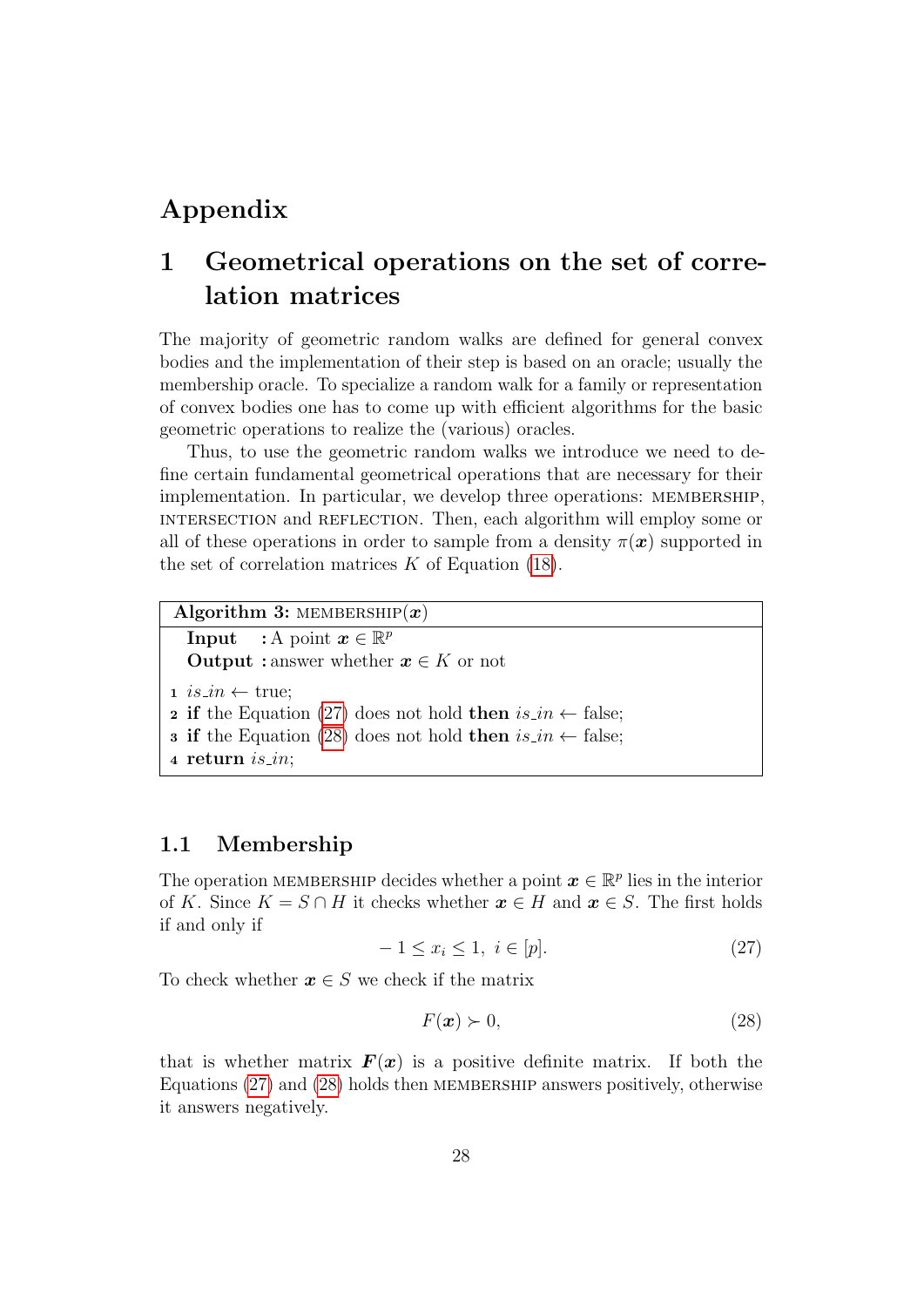Algorithm 4: INTERSECTION $(x, v)$ 

**Input** : A point  $x \in \mathbb{R}^p$  and a direction vector  $v \in \mathbb{R}^p$ Require:  $x \in K$ **Output** : the intersection time  $\tau$  of  $\ell(t) \cap \partial K$ , where  $\ell(t) = \{t \in \mathbb{R}_+ \mid x + tv\}$ 1 compute the intersection time  $t_1$  of  $\ell(t) \cap H$  in Equation [\(30\)](#page-28-0); 2 compute the intersection time  $t_2$  of  $\ell(t) \cap S$  in Equation [\(32\)](#page-28-1);  $\sigma \tau \leftarrow \min\{t_1, t_2\};$ 4 return  $\tau$ ;

### 1.2 Intersection

The operation INTERSECTION computes the intersection of a line  $\ell(t) = \{t \in$  $\mathbb{R}_+$  |  $\bm{x} + t\bm{v}$ } with the boundary of  $K$  ( $\partial K$ ), where  $\bm{x}, \bm{v} \in \mathbb{R}^p$ . Due to convexity and since  $K = S \cap H$  to compute the intersection time of  $\ell(t) \cap \partial K$ one has to compute the intersection times for both  $\ell(t) \cap \partial H$  and  $\ell(t) \cap \partial S$ and keep the smallest one; that is,

$$
\tau = \underset{t \in \mathbb{R}_+}{\arg \min} \{ \ell(t) \cap \partial H, \ \ell(t) \cap \partial S \}. \tag{29}
$$

Then, the intersection point is  $\ell(\tau)$ .

To compute the intersection time of  $\ell(t) \cap \partial H$  we compute the intersection time for each facet of the hypercube,

<span id="page-28-0"></span>
$$
t_i = \frac{1 \mp x_i}{\pm v_i}, \ i \in [p],\tag{30}
$$

and we keep the smallest positive value among the 2p values.

To compute the intersection time of  $\ell(t) \cap \partial S$  one has to compute,

<span id="page-28-2"></span>
$$
\tau = \arg \sup_{t \in \mathbb{R}_+} \mathbf{F}(\mathbf{x} + t\mathbf{v}) \succ 0. \tag{31}
$$

Since  $\mathbf{F}(\mathbf{x}+t\mathbf{v}) = \mathbf{F}(\mathbf{x}) + t(\mathbf{F}(\mathbf{v})-I_n)$  the intersection time in Equation [\(31\)](#page-28-2) corresponds to the smallest positive eigenvalue of the following generalized eigenvalue problem,

<span id="page-28-1"></span>
$$
\boldsymbol{F}(\boldsymbol{x}) + t(\boldsymbol{F}(\boldsymbol{v}) - I_n) = 0. \tag{32}
$$

### 1.3 Reflection

The operation REFLECTION computes the reflection of a line  $\ell(t) = \{t \in$  $\mathbb{R}_+$  |  $x + tv$ } when it hits the  $\partial K$  at the boundary point  $\tilde{x}$ . Let, the